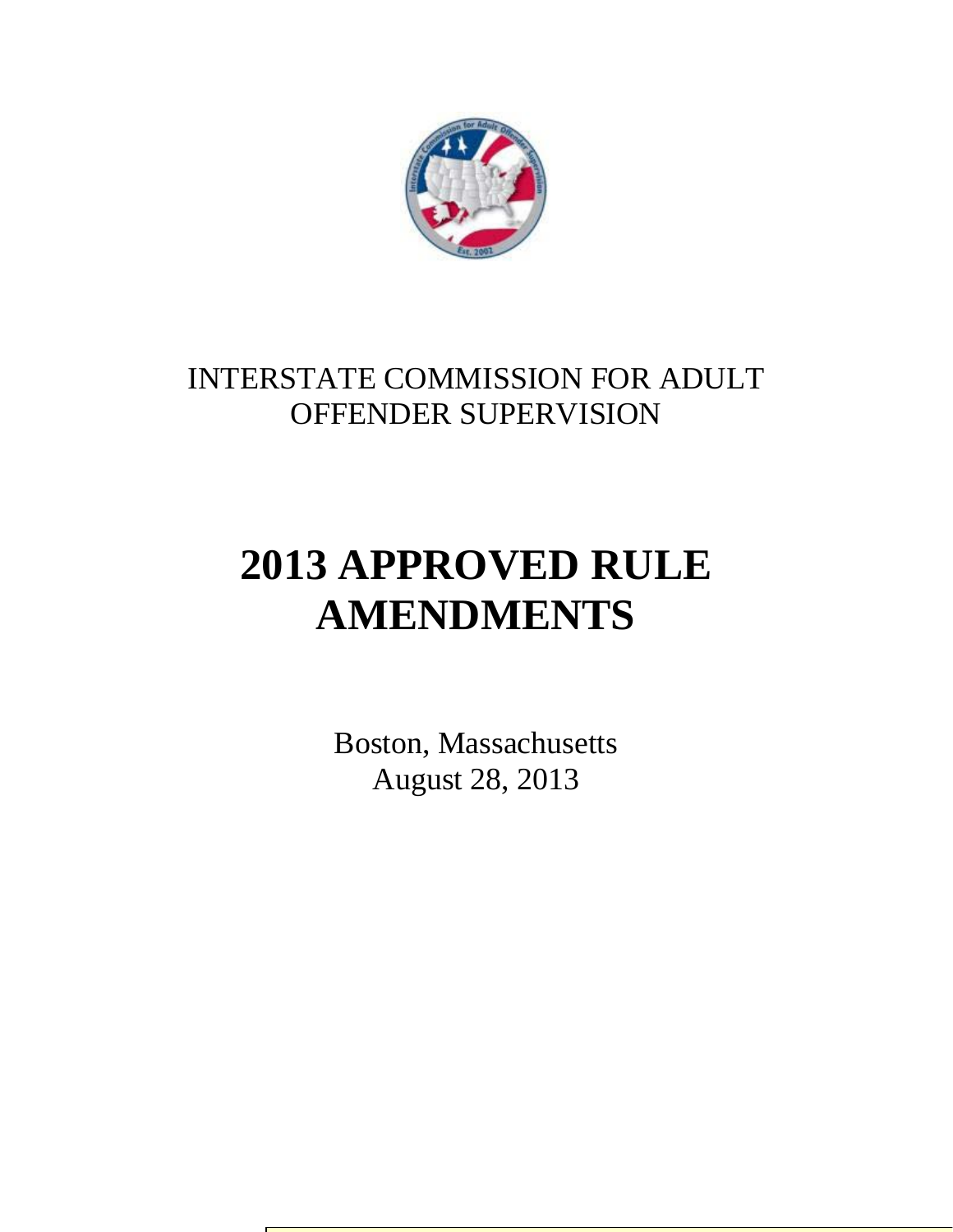**Motion: Any rule that has a time requirement for action of less than 30 days shall be amended to reflect that those days are business days; any time requirement of 30 days or more shall be amended to reflect that those days are calendar days.**

\*See attachment

Effective: March 1, 2014

### *Rule 1.101 Definitions*

"**Abscond**" means to be absent from the offender's approved place of residence or employment with the intent of and avoiding supervision.

### *Justification*

*Proposal to delete the language clarifies the definition of abscond as used in Rule 4.109- 2 which still requires action on the part of the receiving state to determine if the absence is to avoid supervision.*

**"Violent Offender"** means an offender under supervision for a violent crime committed in the sending state.

### *Justification*

*Rule 5.103-2 was repealed making definition unnecessary.*

**"Warrant"** means a written order of the court or authorities of a sending or receiving state or other body of competent jurisdiction which is made on behalf of the state, or United States, issued pursuant to statute and/or rule and which commands law enforcement to arrest an offender. The warrant shall be entered in the National Crime Information Center (NCIC) Wanted Person File with a nationwide pick-up radius with no bond amount set.

### *Justification*

*Proposal to clarify that the issuance of warrants for compact offenders should not allow for a bond to be set.* 

Effective: March 1, 2014

### *Rule 3.101-1 Mandatory reporting instructions and transfers of military, families of military, family members employed, and employment transfer, and veterans for medical or mental health services*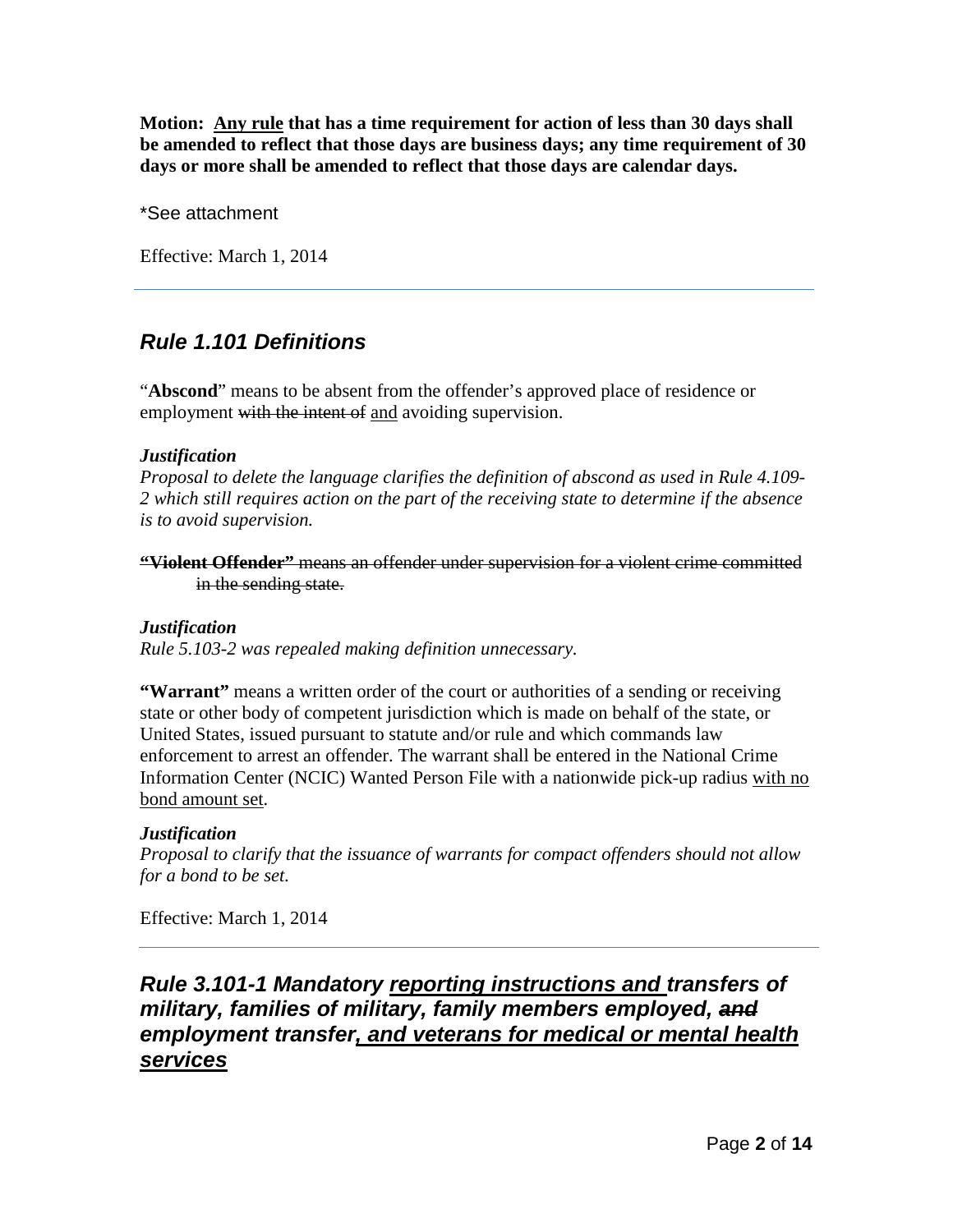- (a) At the discretion of the sending state, an offender shall be eligible for transfer of supervision to a receiving state under the compact, and the receiving state shall accept transfer for:
	- (1) *Transfers of military members-* An offender who is a member of the military and has been deployed by the military to another state, shall be eligible for reporting instructions and transfer of supervision. The receiving state shall issue reporting instructions no later than 2 business days following receipt of such a request from the sending state.
	- (2) *Transfer of offenders who live with family who are members of the military* An offender who meets the criteria specified in Rules 3.101 (a), (b),  $\&$  (c) and (e)(2) and who lives with a family member who has been deployed to another state, shall be eligible for reporting instructions and transfer of supervision, provided that the offender will live with the military member in the receiving state. The receiving state shall issue reporting instructions no later than 2 business days following receipt of such a request from the sending state.
	- (3) *Employment transfer of family member to another state-* An offender who meets the criteria specified in Rules 3.101 (a), (b),  $\&$  (c) and (e)(2) and whose family member, with whom he or she resides, is transferred to another state by their fulltime employer, at the direction of the employer and as a condition of maintaining employment, shall be eligible for reporting instructions and transfer of supervision, provided that the offender will live with the family member in the receiving state. The receiving state shall issue reporting instructions no later than 2 business days following receipt of such a request from the sending state.
	- (4) *Employment transfer of the offender to another state* An offender who meets the criteria specified in Rules 3.101 (a), (b),  $\&$  (c) and is transferred to another state by their full-time employer, at the direction of the employer and as a condition of maintaining employment shall be eligible for reporting instructions and transfer of supervision. The receiving state shall issue reporting instructions no later than 2 business days following receipt of such a request from the sending state.
	- (5) *Transfers of veterans for medical or mental health services-* An offender who meets the criteria specified in Rules 3.101 (a), (b),  $\&$  (c) and who is a veteran of the United States military services who is eligible to receive health care through the United States Department of Veterans Affairs, Veterans Health Administration and is referred for medical and/or mental health services by the Veterans Health Administration to a regional Veterans Health Administration facility in the receiving state shall be eligible for reporting instructions and transfer of supervision provided:
		- $(A)$  the sending state provides documentation to the receiving state of the medical and/or mental health referral; and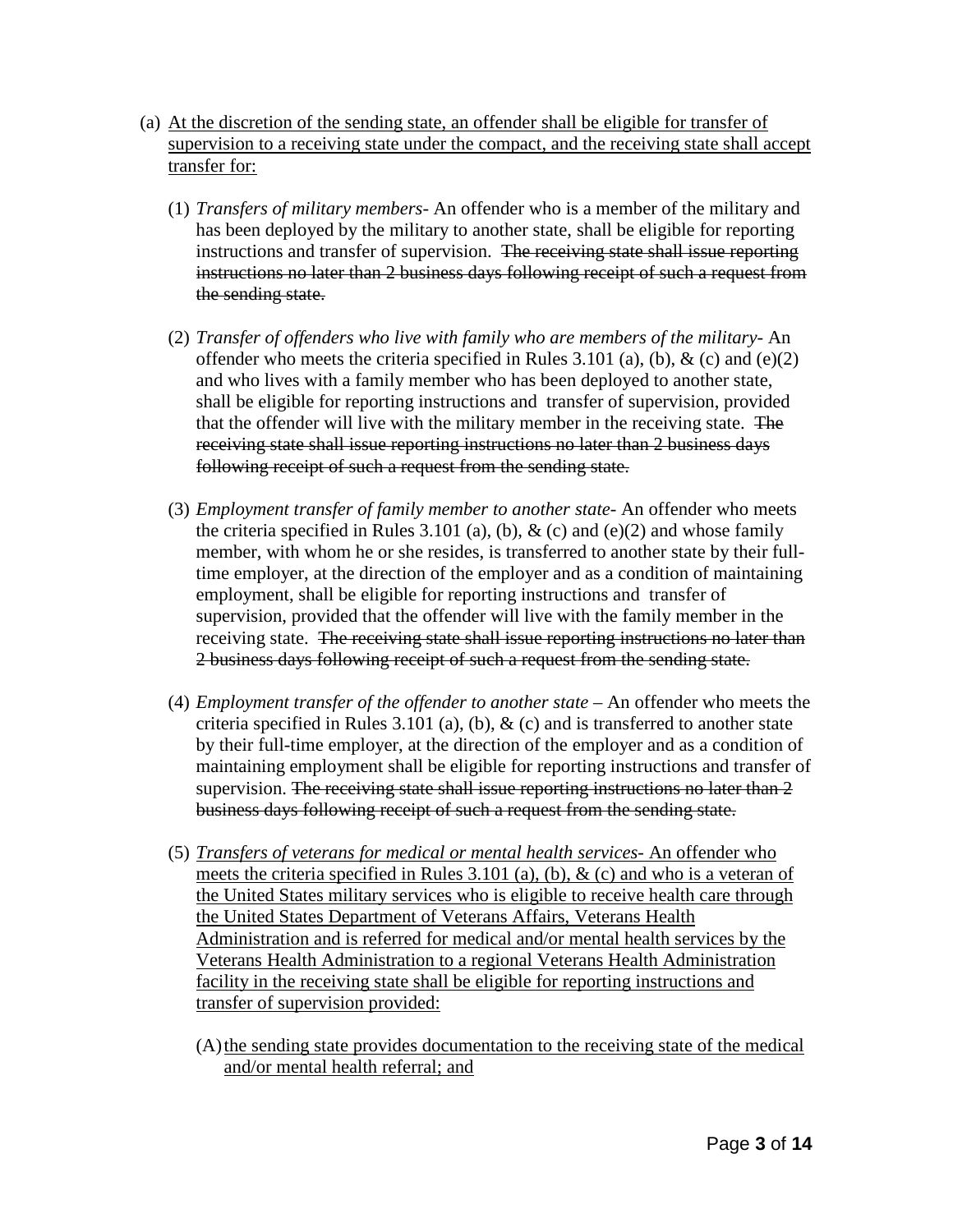- (B) the transfer of supervision will be accepted if the offender is approved for care at the receiving state Veterans Health Administration facility.
- (b) The receiving state shall issue reporting instructions no later than 2 business day following receipt of such a request from the sending state.

*Creates a new mandatory reason for transfer and reporting instructions for veterans, in light of the regional nature of VA facilities used to help and treat veterans on community supervision and the increasing use of "Veterans Treatment Courts."*

Effective: March 1, 2014

### *Rule 3.102 - Submission of transfer request to a receiving state*

(a) Except as provided in sections (c)  $&$  (d), and subject to the exceptions in Rule 3.103 and 3.106, a sending state seeking to transfer supervision of an offender to another state shall submit a completed transfer request with all required information to the receiving state prior to allowing the offender to leave the sending state.

(b) Except as provided in sections (c)  $\&$  (d), and subject to the exceptions in Rule 3.103 and 3.106, the sending state shall not allow the offender to travel to the receiving state until the receiving state has replied to the transfer request.

(c) An offender who is employed in the receiving state at the time the transfer request is submitted and has been permitted to travel to the receiving state for the employment may be permitted to continue to travel to the receiving state for the employment while the transfer request is being investigated, provided that the following conditions are met:

(1) Travel is limited to what is necessary to report to work, perform the duties of the job and return to the sending state.

(2) The offender shall return to the sending state daily during non-working hours, and

(3) The Transfer Request shall include notice that the offender has permission to travel to and from the receiving state, pursuant to this rule, while the transfer request is investigated.

(d) When a sending state verifies an offender is released from incarceration in a receiving state and the offender requests to relocate there and the offender meets the eligibility requirements of Rule 3.101 (a), (b)  $\&$  (c), the sending state shall request expedited reporting instructions within 2 business days of the notification of the offender's release. The receiving state shall issue the reporting instructions no later than 2 business days. If the proposed residence is invalid due to existing state law or policy, the receiving state may deny reporting instructions.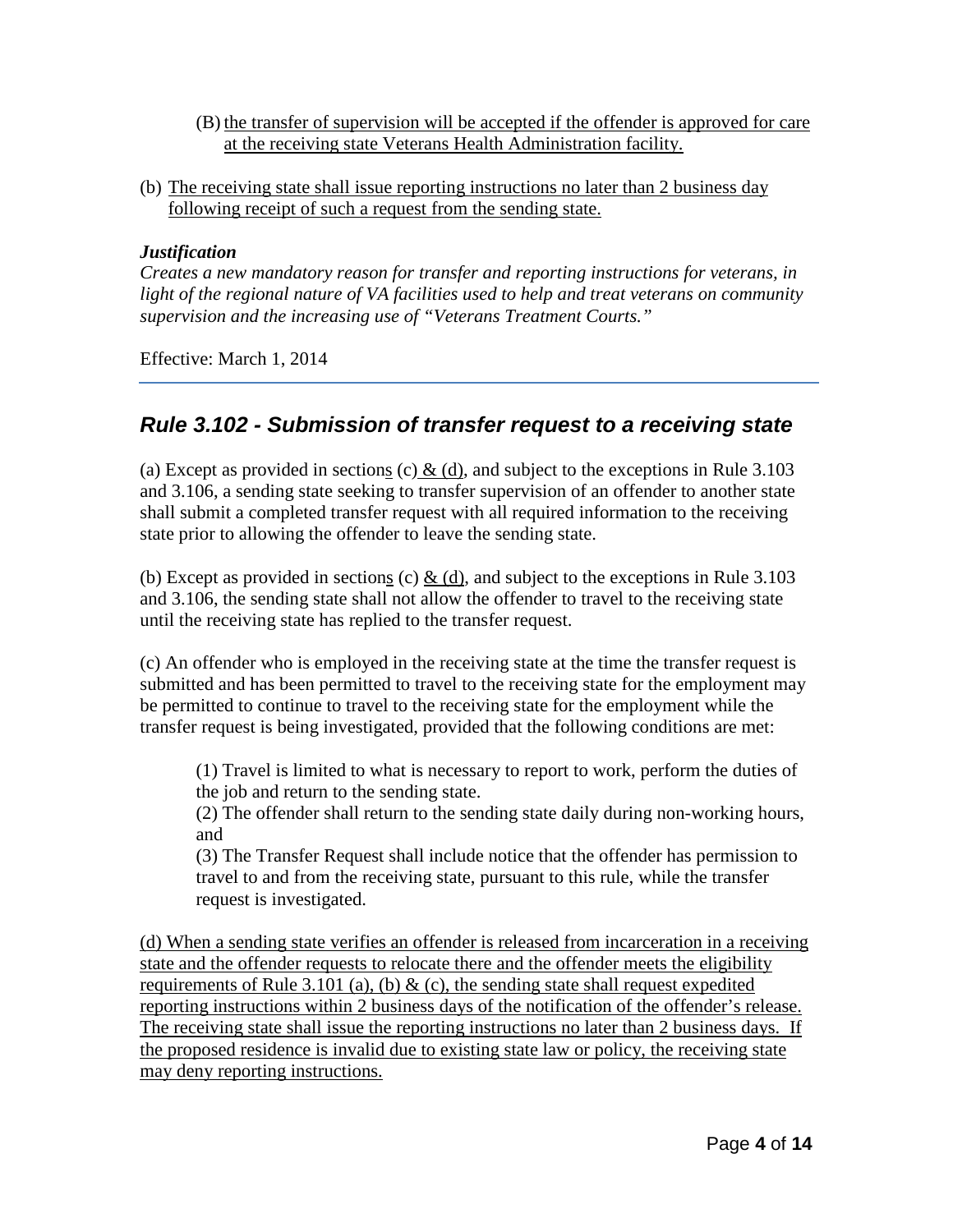- (1) The receiving state shall assist the sending state in acquiring the offender's signature on the "Application for Interstate Compact Transfer" and any other forms that may be required under Rule 3.107, and shall transmit these forms to the sending state within 7 business days and mail the original to the sending state.
- (2) The provisions of Rule 3.106 (b), (c) & (d) apply.

*This provides alternate language drafted by the Rules Committee in response to the Midwest Proposal for an exception for offenders released in a receiving state on a parole detainer. Upon subsequent review and lengthy discussion, the rules committee decided to offer a proposal to amend Rule 3.102. By referring to the provisions of Rule 3.106, this eliminates the need for an ICOTS enhancement. Based on comments received this is a simpler approach to address this issue.*

*To be clear, the rules committee would note that if the offender is released from a federal facility exclusively for a federal crime this rule would not apply.*

Effective: March 1, 2014

### *Rule 3.104-1 Acceptance of offender; issuance of reporting instructions*

- (a) If a receiving state accepts transfer of the offender, the receiving state's acceptance shall include reporting instructions.
- (b) Upon notice of acceptance of transfer by the receiving state, the sending state shall issue a travel permit to the offender and notify the receiving state of the offender's departure as required under Rule 4.105.
- (c) A receiving state shall assume responsibility for supervision of an offender upon the offender's arrival in the receiving state and shall submit notification of arrival as required under Rule 4.105.
- (d) An acceptance by the receiving state shall be valid for 120 calendar days. If the sending state has not sent a Departure Notice to the receiving state in that time frame, the receiving state may withdraw its acceptance and close interest in the case.
- (e) A receiving state may withdraw its acceptance of the transfer request if the offender does not report to the receiving state by the 5th business day following transmission of notice of departure and shall provide immediate notice of such withdrawal to the sending state.

### *Justification*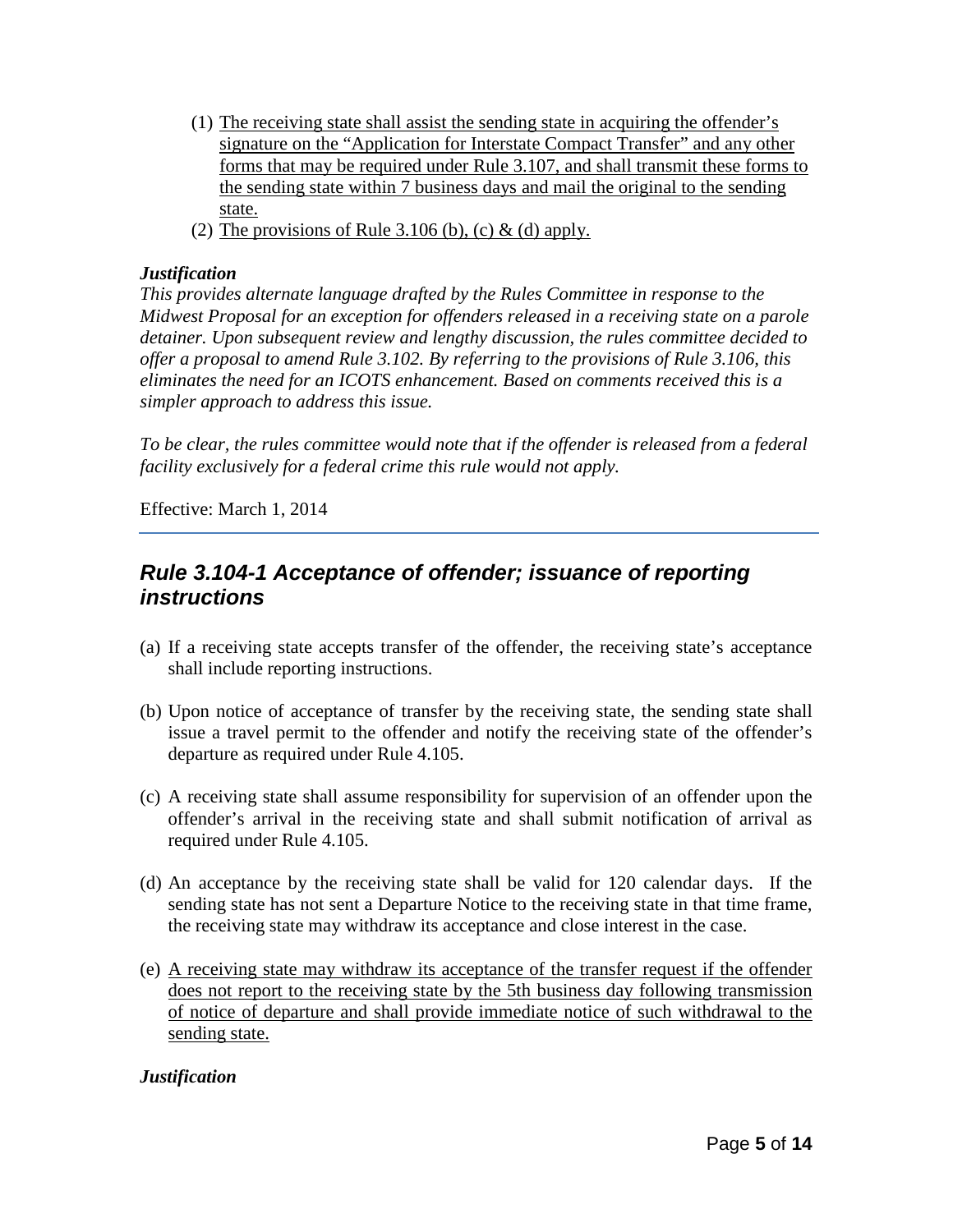*This language appears in Rule 3.105 (c) which allows receiving states to withdraw acceptances when a pre-release transfer is accepted but the offender fails to report following the submission of an NOD. However, Rule 3.104-1 does not include this language which suggests that states cannot withdraw their acceptances when offenders fail to report following the submission of an NOD. The current language of 3.104-1 only provides for the withdrawal of an acceptance if the sending state fails to submit an NOD within the 120 day time frame.*

Effective: March 1, 2014

### *Rule 3.107 Transfer request*

- (a) A transfer request for an offender shall be transmitted through the electronic information system authorized by the commission and shall contain:
	- (1) transfer request form;
	- (2) A narrative description of the instant offense in sufficient detail to describe the circumstances, type and severity of offense and whether the charge has been reduced at the time of imposition of sentence;
	- (3) photograph of offender;
	- (4) conditions of supervision;
	- (5) any orders restricting the offender's contact with victims or any other person;
	- (6) any known orders protecting the offender from contact with any other person;
	- (7) information as to whether the offender is subject to sex offender registry requirements in the sending state along with supportive documentation;
	- (8) pre-sentence investigation report, unless distribution is prohibited by law or it does not exist;
	- (9) information as to whether the offender has a known gang affiliation, and the gang with which the offender is known to be affiliated;
	- (10) supervision history, if the offender has been on supervision for more than 30 calendar days at the time the transfer request is submitted;
	- (11) information relating to any court-ordered financial obligations, including but not limited to, fines, court costs, restitution, and family support; the balance that is owed by the offender on each; and the address of the office to which payment must be made;
	- (12) summary of prison discipline and mental health history during the last 2 years, if available, unless distribution is prohibited by law.
- (b) The original signed Offender Application for Interstate Compact Transfer shall be maintained in the sending state. A copy of the signed Offender Application for Interstate Compact Transfer shall be attached to the transfer request.
- (c) Additional documents, necessary for supervision in the receiving state, such as the Judgment and Commitment, may be requested from the sending state following acceptance of the offender. The sending state shall provide the documents within no more than 30 calendar days from the date of the request, unless distribution is prohibited by law or a document does not exist.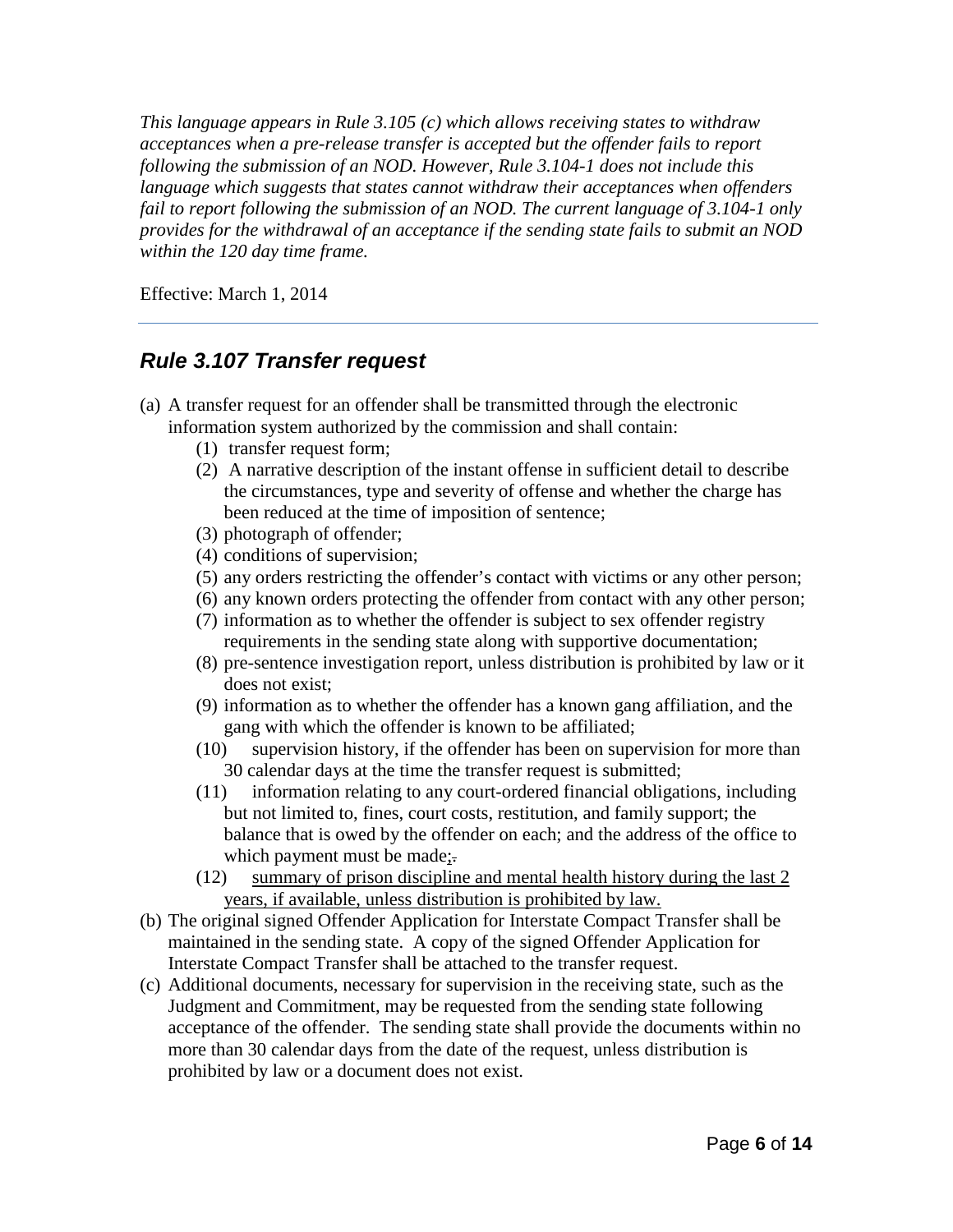*Institutional history provides additional information regarding incarcerated offenders when requesting transfer. PSI's typically include only offender information prior to incarceration.* 

Effective: March 1, 2014

### *Rule 4.109 Violation reports*

- (a) A receiving state shall notify a sending state of significant violations of conditions of supervision by an offender within 30 calendar days of discovery of the violation.
- (b) A violation report shall contain-
	- (1) offender's name and location;
	- (2) offender's state-issued identifying numbers;
	- (3) date of the offense or infraction that forms the basis of the violation;
	- (4) description of the offense or infraction;
	- (5) status and disposition, if any, of offense or infraction;
	- (6) dates and descriptions of any previous violations;
	- (7) receiving state's recommendation of actions sending state may take;
	- (8) name and title of the officer making the report; and
	- (9) if the offender has absconded, the offender's last known address and telephone number, name and address of the offender's employer, and the date of the offender's last personal contact with the supervising officer and details regarding how the supervising officer determined the offender to be an absconder.
	- (10) Supporting documentation regarding the violation including but not limited to police reports, toxicology reports, and preliminary findings.
- (c)
- (1) The sending state shall respond to a report of a violation made by the receiving state no later than 10 business days following transmission-receipt by the sending receiving state. Receipt of a violation report shall be presumed to have occurred by the 5th business day following its transmission by the receiving state;
- (2) The response by the sending state shall include action to be taken by the sending state and the date by which that action will begin and its estimated completion date.

### *Justification*

*With the advent of ICOTS there is no need for this language which has been construed to add 5 business days to the time limit for responses and is inconsistent with other rules which have already had this type of language removed after ICOTS. "Transmission" is the language used by ICOTS.* 

Effective: March 1, 2014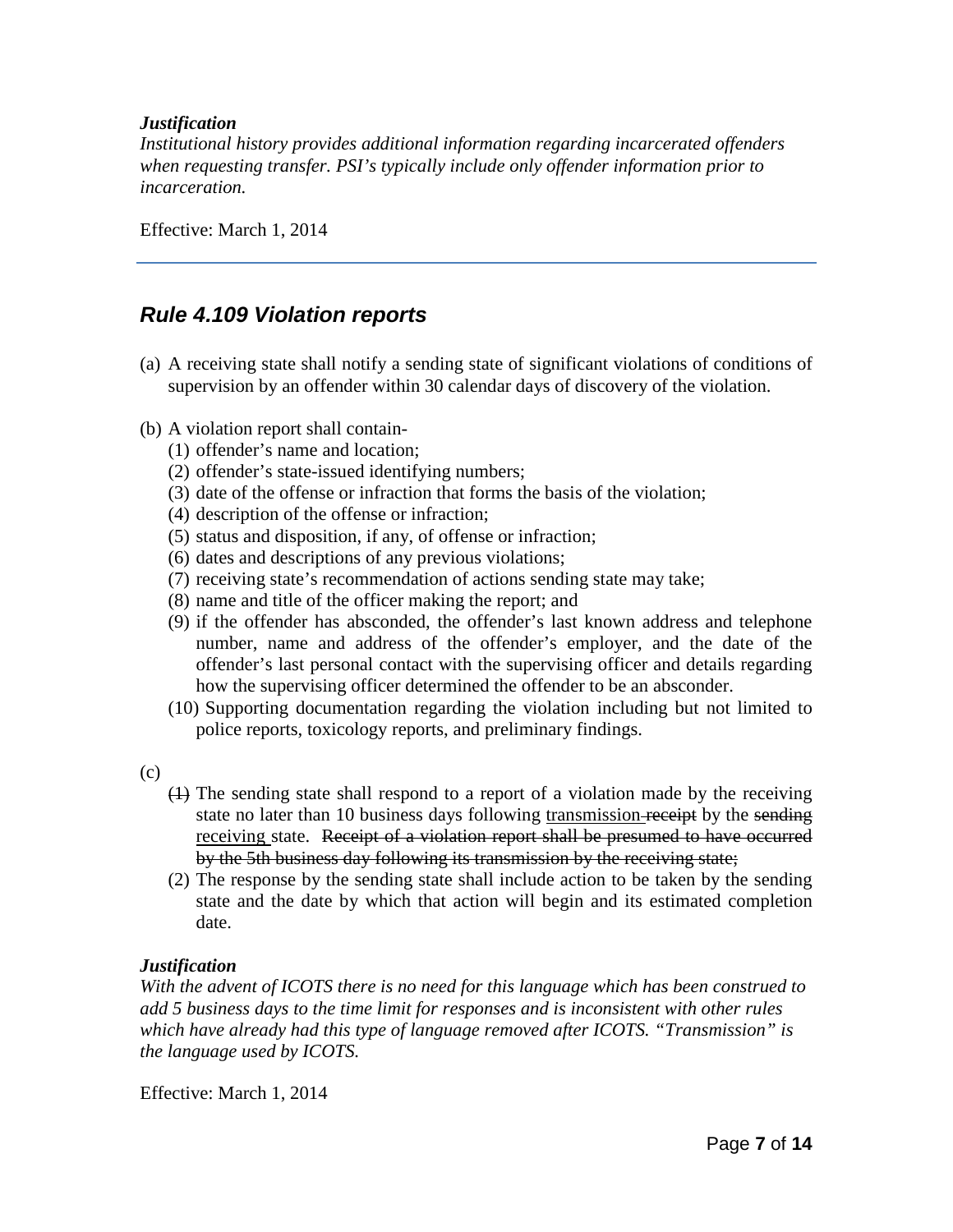### *Rule 4.112 Closing of supervision by the receiving state*

(a) The receiving state may close its supervision of an offender and cease supervision upon-

(1) The date of discharge indicated for the offender at the time of application for supervision unless informed of an earlier or later date by the sending state; (2) Notification to the sending state of the absconding of the offender from supervision in the receiving state;

(3) Notification to the sending state that the offender has been sentenced to incarceration for 180 calendar days or longer, including judgment and sentencing documents and information about the offender's location;

- (4) Notification of death; or
- (5) Return to sending state.

(b) A receiving state shall not terminate its supervision of an offender while the sending state is in the process of retaking the offender under Rule 5.101.

(c) At the time a receiving state closes supervision, a case closure notice shall be provided to the sending state which shall include last known address and employment. The receiving state shall transmit a case closure notice within 10 business days after the maximum expiration date.

(d) The sending state shall submit the case closure notice reply to the receiving state within 10 business days of receipt.

### *Justification*

*There should be a timeframe for submitting the case closure notice as there is for replying to one. If an offender is on supervision until the end of the last day of supervision, it is unreasonable to expect that the CCN would be provided that same day. Not all agents are in the office every day to review cases for closure.*

*Strike "Under Rule 5.101" in section (b) to eliminate confusion regarding when a case closure notice can be submitted following retaking.*

Effective: March 1, 2014

### *Rule 5.101 Discretionary retaking by the sending state*

(a) Except as required in Rules 5.102, 5.101-1, 5.103, and 5.103-1 5.103-2 at its sole discretion, a sending state may retake or order the return of an offender., unless the offender has been charged with a subsequent criminal offense in the receiving state.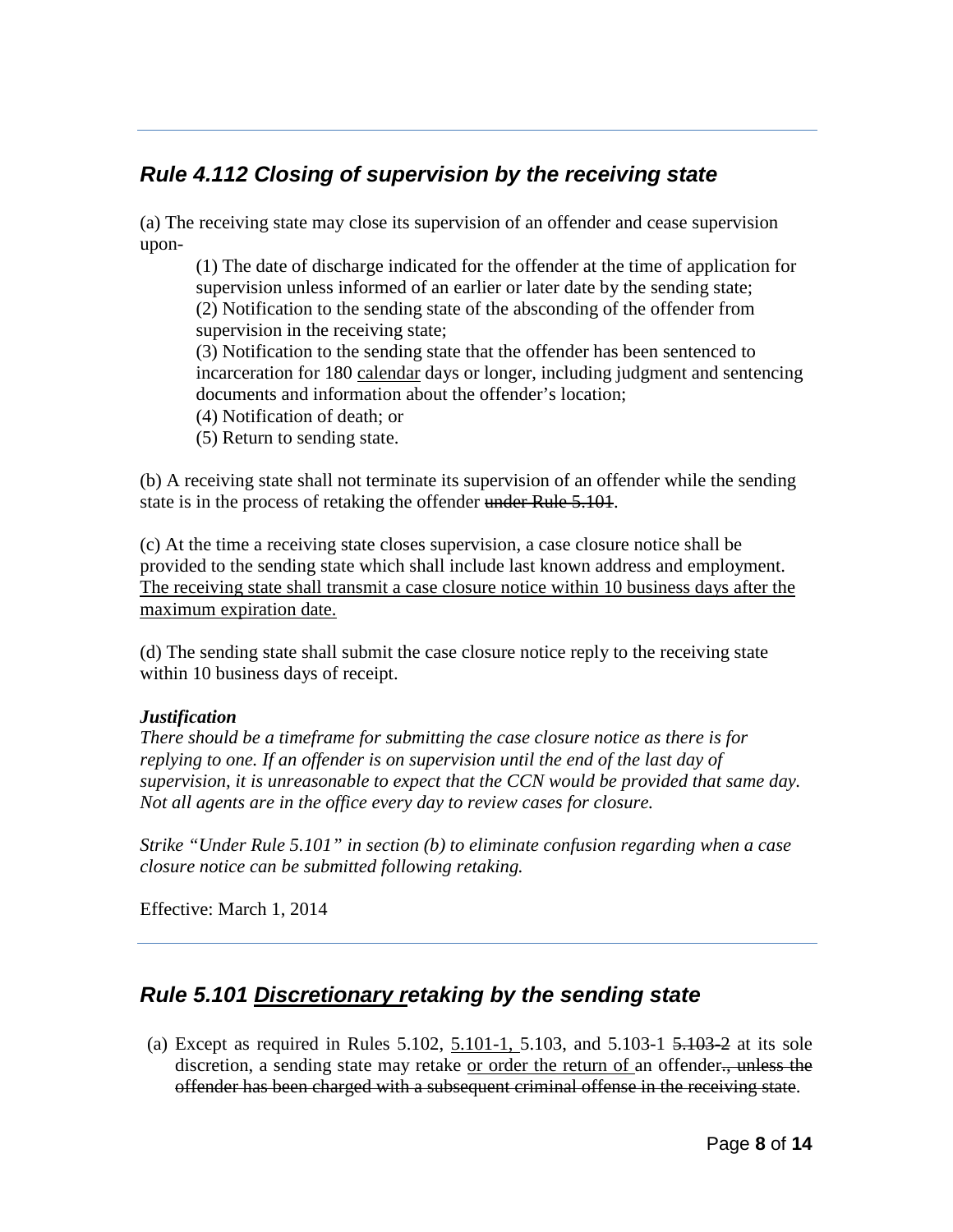- (b) Upon its determination to retake the offender, the sending state shall issue a warrant and file a detainer with the holding facility when the offender is in custody.
- (b) If the offender does not return to the sending state as ordered, then the sending state shall issue a warrant no later than 10 business days following the offender's failure to appear in the sending state.
- (c) If the offender has been charged with a subsequent criminal offense in the receiving state, the offender shall not be retaken without the consent of the receiving state, or until criminal charges have been dismissed, sentence has been satisfied, or the offender has been released to supervision for the subsequent offense.

*Rule 5.101 as it is currently written is confusing because it combines the absolute authority of the sending state to retake an offender with the obligation of the receiving state to resolve all pending charges for a subsequent criminal offense prior to retaking by the sending state. The rewrite of Rule 5.101 and the creation of Rule 5.101-1 separate these two issues into two separate rules which clarifies how states resolve retaking issues while protecting the public and victims. Rule 5.101 outlines the absolute authority of the sending state to retake an offender at the state's sole discretion.*

*Rule 5.101-1 outlines the process the receiving state must follow to allow the sending state to retake an offender who has committed a subsequent felony or violent crime in the receiving state.* 

Effective: March 1, 2014

### *Rule 5.101-1 Pending felony or violent crime charges*

Notwithstanding any other rule, if an offender is charged with a subsequent felony or violent crime, the offender shall not be retaken or ordered to return until criminal charges have been dismissed, sentence has been satisfied, or the offender has been released to supervision for the subsequent offense, unless the sending and receiving states mutually agree to the retaking or return.

### *Justification*

*Rule 5.101 as it is currently written is confusing because it combines the absolute authority of the sending state to retake an offender with the obligation of the receiving state to resolve all pending charges for a subsequent criminal offense prior to retaking by the sending state. The rewrite of Rule 5.101 and the creation of Rule 5.101-1 separate these two issues into two separate rules which clarifies how states resolve retaking issues while protecting the public and victims. Rule 5.101 outlines the absolute authority of the sending state to retake an offender at the state's sole discretion.*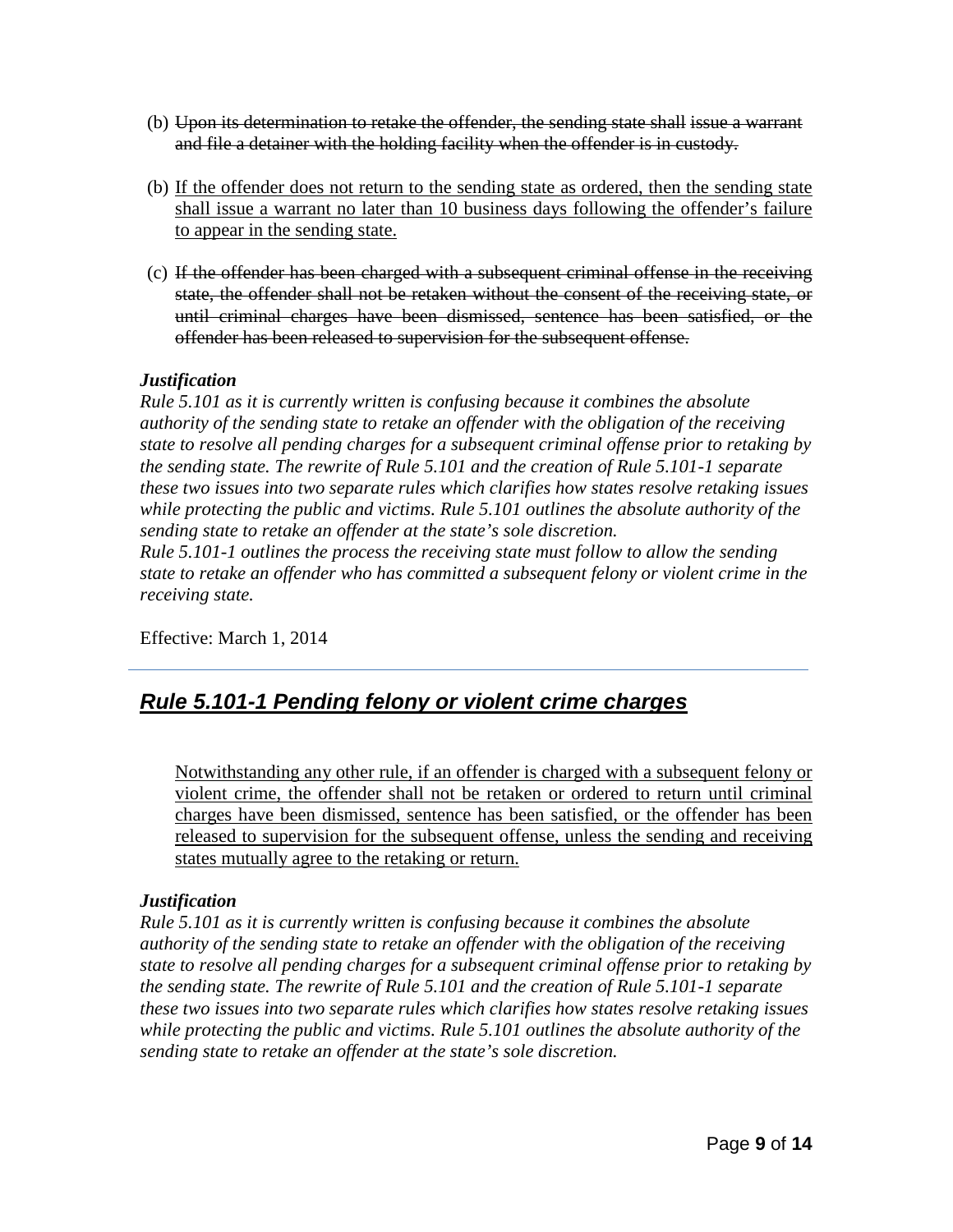*Rule 5.101-1 outlines the process the receiving state must follow to allow the sending state to retake an offender who has committed a subsequent felony or violent crime in the receiving state.* 

Effective: March 1, 2014

### *Rule 5.102 Mandatory retaking for a new felony or new violent crime conviction*

(a) Upon a request from the receiving state, a sending state shall retake an offender from the receiving state or a subsequent receiving state upon after the offender's conviction for a new felony offense or new violent crime and:

- (1) completion of a term of incarceration for that conviction; or
- (2) placement under supervision for that felony or violent crime offense.

(b) When a sending state is required to retake an offender, the sending state shall issue a warrant and, upon apprehension of the offender, file a detainer with the holding facility where the offender is in custody.

Effective: March 1, 2014

### *Rule 5.103-2 Mandatory retaking for violent offenders and violent crimes*

- (a) Upon a request from the receiving state, a sending state shall retake a violent offender who has committed a significant violation.
- (b) Upon a request from the receiving state, a sending state shall retake an offender who is convicted of a violent crime.
- (c) When a sending state is required to retake an offender, the sending state shall issue a warrant and, upon apprehension of the offender, file a detainer with the holding facility where the offender is in custody.

### *Justification*

In its present form, 5.103-2 (a) prompts recommendations based on the nature of the *instant offense or history of offenses instead of recommendations based on nature of the violation committed. Violations that are insignificant and would go unreported in many instances are treated as significant based on the classification "violent offender". 5.103 already addresses significant violations of conditions of supervision and 5.102 addresses new felony convictions. Originally, the recommendation was to strike (a) from 5.103-2 for reasons previously stated. Now the recommendation is to strike 5.103-2 in its entirety*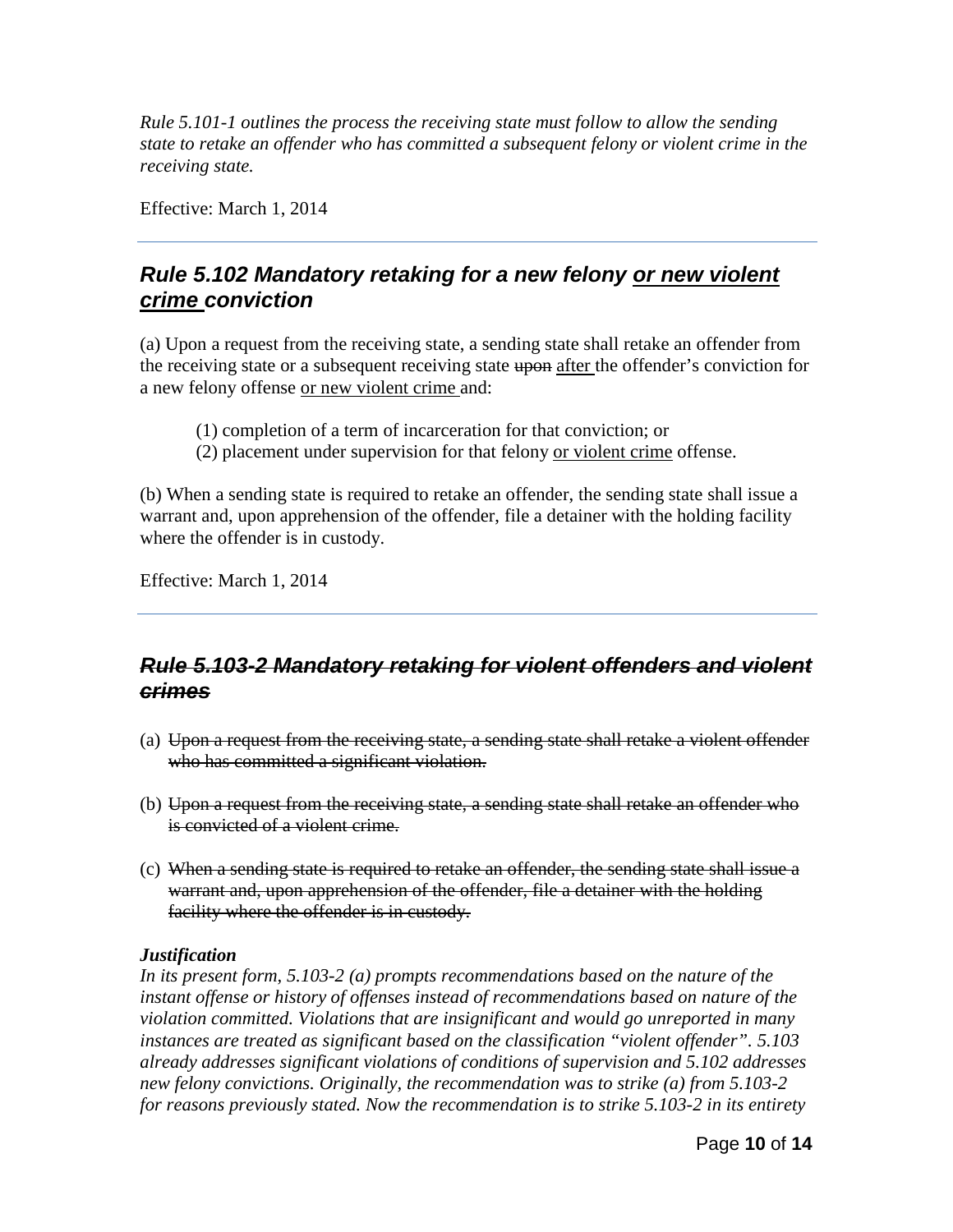*and address new violent crime convictions in a revised version of 5.102. This moves the Compact in the direction of Evidence Based Practices and away from imprudent practices.*

Effective: March 1, 2014

### *Rule 5.103 Mandatory retaking for violation of conditions of supervision*

(a) Upon a request by the receiving state and a showing that the offender has committed 3 or more significant violations, as defined by the compact, arising from separate incidents that establish a pattern of non-compliance of the conditions of supervision, a sending state shall issue a warrant to retake or order the return of an offender from the receiving state or a subsequent receiving state within 15 business days of the receipt of the request by the receiving state.

(b) If the offender does not return to the sending state as ordered, then the sending state shall issue a warrant that is effective in all compact member states, without limitation as to specific geographic area, no later than 10 calendar business days following the offender's failure to appear in the sending state.

### *Justification*

*The current verbiage in this rule is silent regarding how long a sending state has to order the return of the offender or issue a warrant for an offender. This has caused the delay in returning some offenders to the sending state and this can pose a risk to public safety. For these reasons, the additional language in (a) is being proposed to establish a time frame for sending states to affect the return of their offender under this rule .*

Effective: March 1, 2014

### *Rule 5.105 Time allowed for retaking an offender*

A sending state shall retake an offender within 30 calendar days after the offender has been taken into custody on the sending state's warrant and the offender is being held solely on the sending state's warrant. the decision to retake has been made or upon release of the offender from incarceration in the receiving state.

### *Justification*

*The "decision to retake" is not defined and causes confusion; the proposed language helps to clarify what triggers the 30 calendar day time frame for retaking.*

Effective: March 1, 2014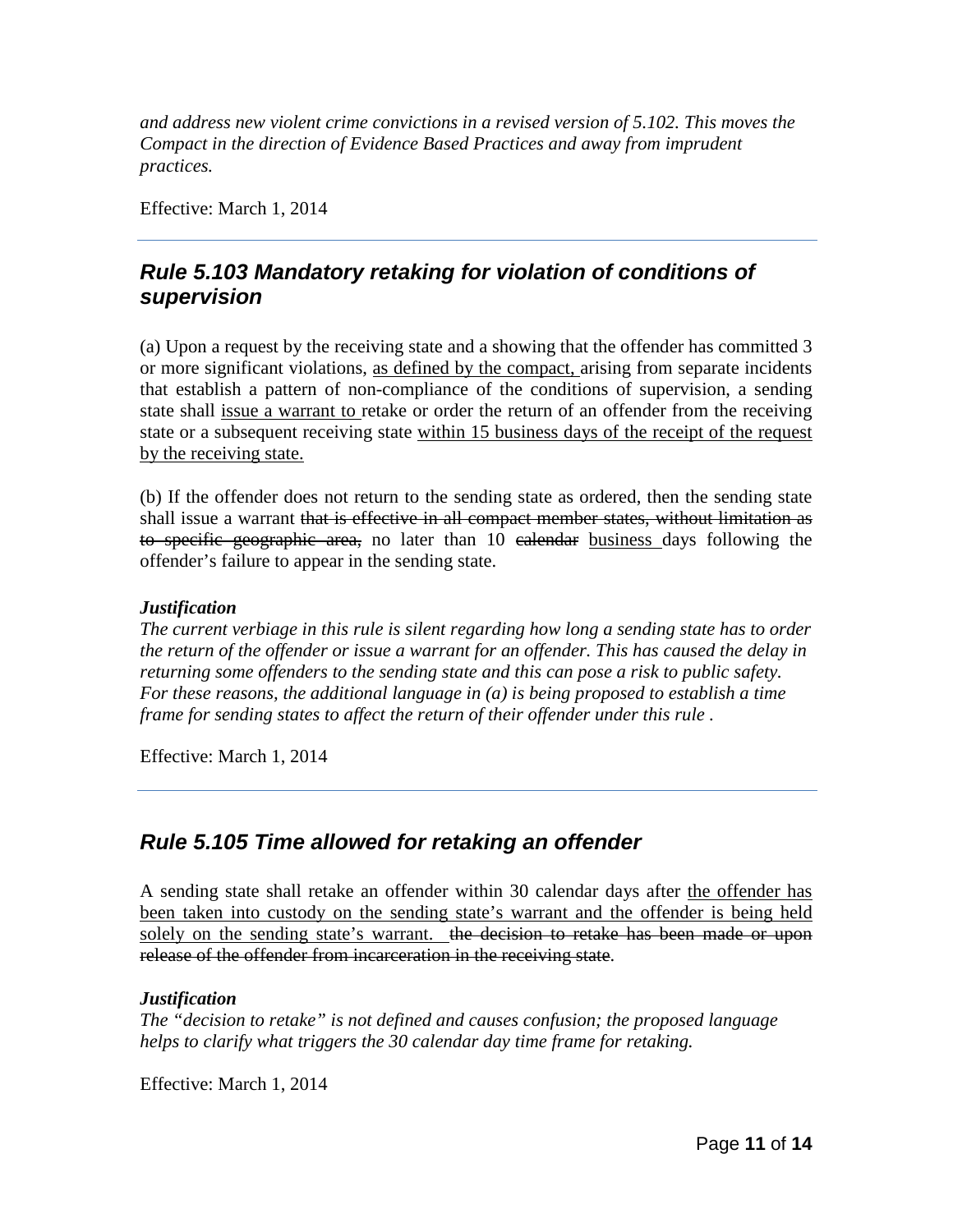### *Rule 5.108 Probable cause hearing in receiving state*

- (a) An offender subject to retaking for violation of conditions of supervision that may result in a revocation shall be afforded the opportunity for a probable cause hearing before a neutral and detached hearing officer in or reasonably near the place where the alleged violation occurred.
- (b) No waiver of a probable cause hearing shall be accepted unless accompanied by an admission by the offender to one or more significant violations of the terms or conditions of supervision.
- (c) A copy of a judgment of conviction regarding the conviction of a new  $f_{\text{e}}$  elemnation offense by the offender shall be deemed conclusive proof that an offender may be retaken by a sending state without the need for further proceedings.
- (d) The offender shall be entitled to the following rights at the probable cause hearing:
	- (1) Written notice of the alleged violation(s);
	- (2) Disclosure of non-privileged or non-confidential evidence regarding the alleged violation(s);
	- (3) The opportunity to be heard in person and to present witnesses and documentary evidence relevant to the alleged violation(s);
	- (4) The opportunity to confront and cross-examine adverse witnesses, unless the hearing officer determines that a risk of harm to a witness exists.
- (e) The receiving state shall prepare and submit to the sending state a written report within 10 business days of the hearing that identifies the time, date and location of the hearing; lists the parties present at the hearing; and includes a clear and concise summary of the testimony taken and the evidence relied upon in rendering the decision. Any evidence or record generated during a probable cause hearing shall be forwarded to the sending state.
- (f) If the hearing officer determines that there is probable cause to believe that the offender has committed the alleged violations of conditions of supervision, the receiving state shall hold the offender in custody, and the sending state shall, within 15 business days of receipt of the hearing officer's report, notify the receiving state of the decision to retake or other action to be taken.
- (g) If probable cause is not established, the receiving state shall:
	- (1) Continue supervision if the offender is not in custody.
	- (2) Notify the sending state to vacate the warrant, and continue supervision upon release if the offender is in custody on the sending state's warrant.
	- (3) Vacate the receiving state's warrant and release the offender back to supervision within 24 hours of the hearing if the offender is in custody.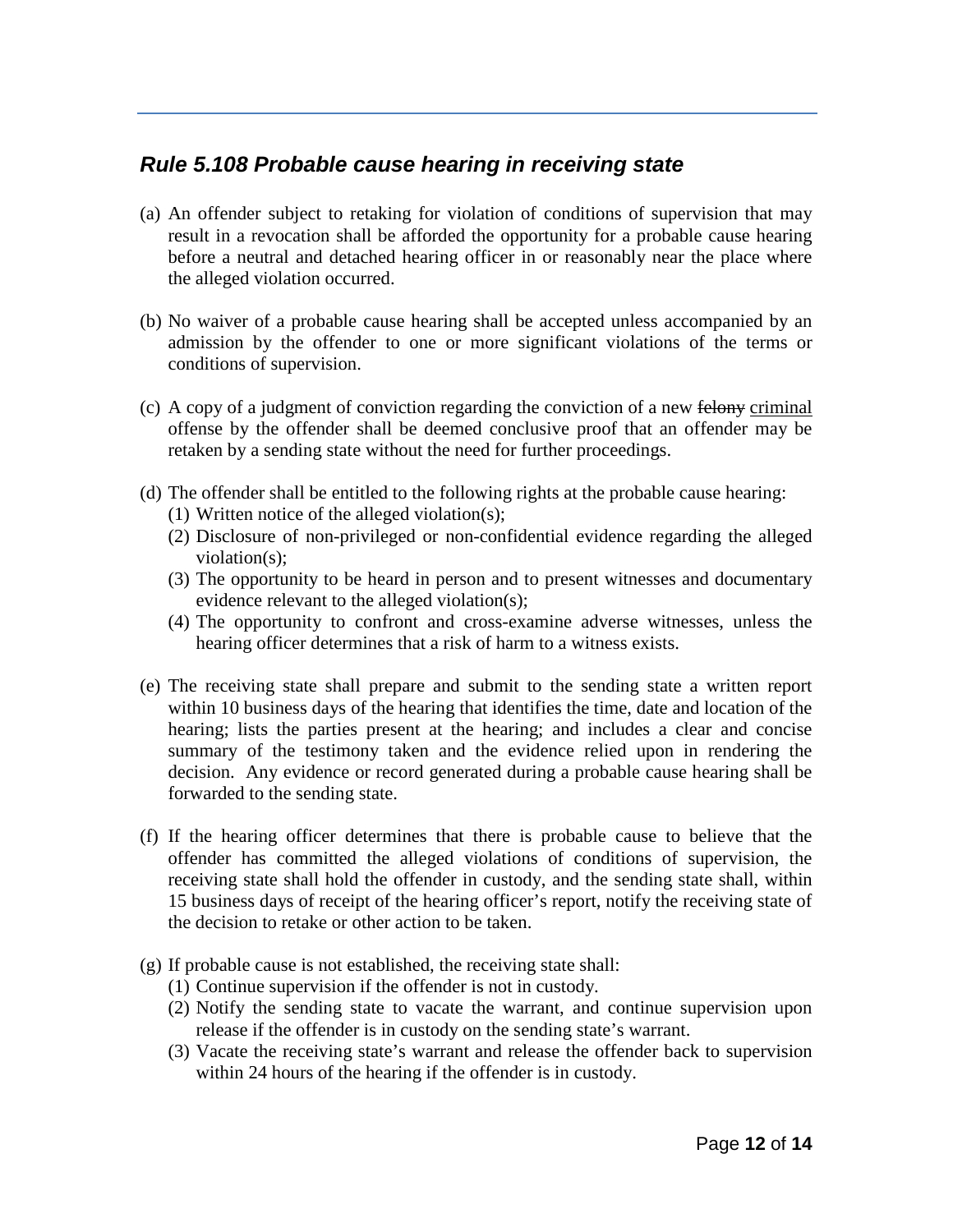*A judgment of conviction of any criminal offense is sufficient evidence of probable cause, so no further proceedings or a probable cause hearing would be needed.*

Effective: March 1, 2014

### *Rule 6.103 Enforcement actions against a defaulting state*

- (a) If the Interstate Commission determines that any state has at any time defaulted ("defaulting state") in the performance of any of its obligations or responsibilities under this Compact, the by-laws or any duly promulgated rules the Interstate Commission may impose any or all of the following penalties-
	- (1) Fines, fees and costs in such amounts as are deemed to be reasonable as fixed by the Interstate Commission;
	- (2) Remedial training and technical assistance as directed by the Interstate Commission;
	- (3) Suspension and termination of membership in the compact. Suspension shall be imposed only after all other reasonable means of securing compliance under the by-laws and rules have been exhausted. Immediate notice of suspension shall be given by the Interstate Commission to the governor, the chief justice or chief judicial officer of the state; the majority and minority leaders of the defaulting state's legislature, and the state council.
- (b) The grounds for default include, but are not limited to, failure of a Compacting State to perform such obligations or responsibilities imposed upon it by this compact, Interstate Commission by-laws, or duly promulgated rules. The Interstate Commission shall immediately notify the defaulting state in writing of the penalty potential penalties that may be imposed by the Interstate Commission on the defaulting state pending a cure of the default. The Interstate Commission shall stipulate the conditions and the time period within which the defaulting state must cure its default. If the defaulting state fails to cure the default within the time period specified by the Interstate Commission, in addition to any other penalties imposed herein, the defaulting state may be terminated from the Compact upon an affirmative vote of a majority of the compacting states and all rights, privileges and benefits conferred by this Compact shall be terminated from the effective date of suspension.
- (c) Within 60 days of the effective date of termination of a defaulting state, the Interstate Commission shall notify the governor, the chief justice or chief judicial officer and the majority and minority leaders of the defaulting state's legislature and the state council of such termination.
- (d) The defaulting state is responsible for all assessments, obligations, and liabilities incurred through the effective date of termination including any obligations, the performance of which extends beyond the effective date of termination.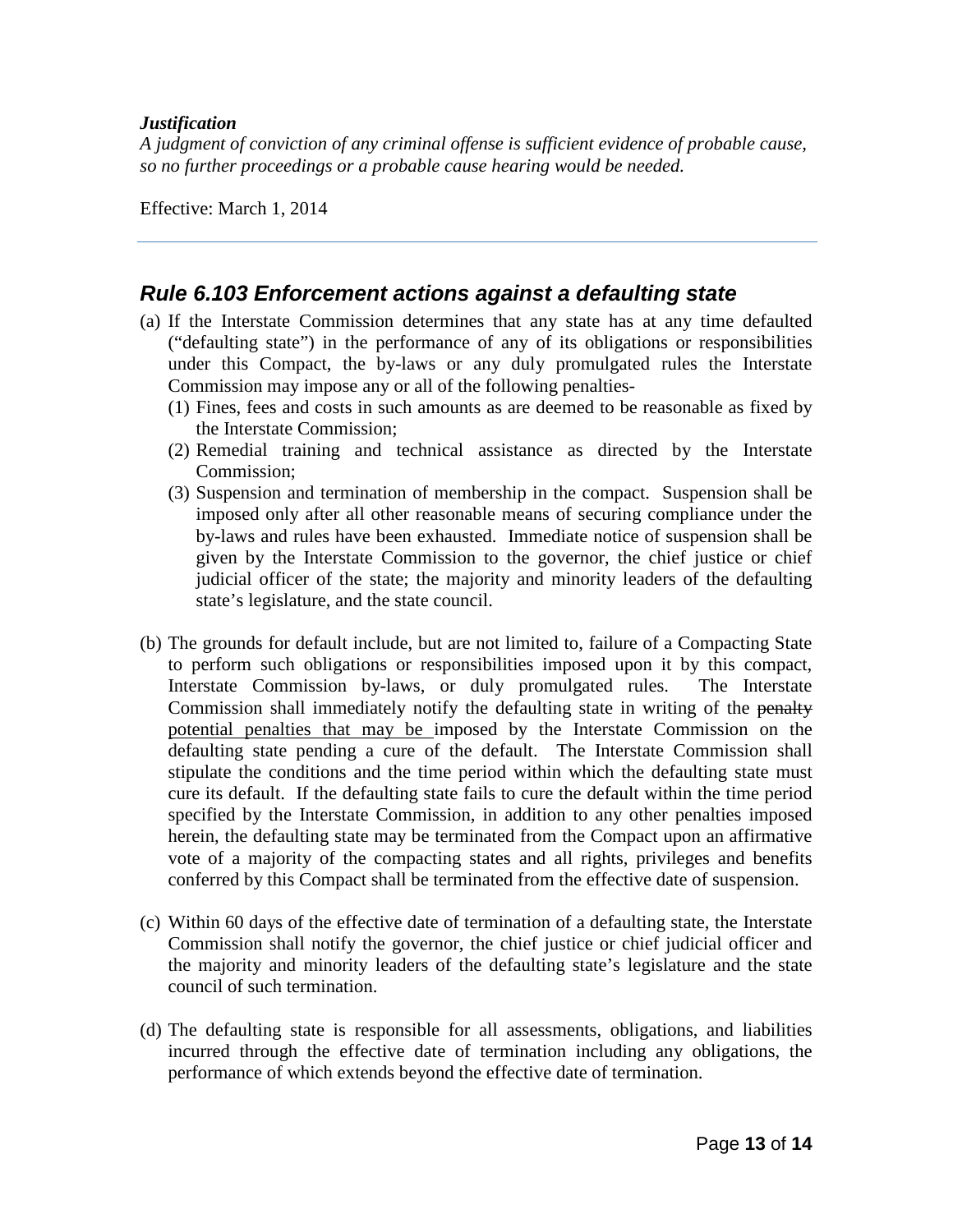- (e) The Interstate Commission shall not bear any costs relating to the defaulting state unless otherwise mutually agreed upon between the Interstate Commission and the defaulting state.
- (f) Reinstatement following termination of any compacting state requires both a reenactment of the Compact by the defaulting state and the approval of the Interstate Commission pursuant to the rules.

*Provides discretion for penalties to be imposed for a defaulting state and allow for time to cure defaults if appropriate.*

Effective: March 1, 2014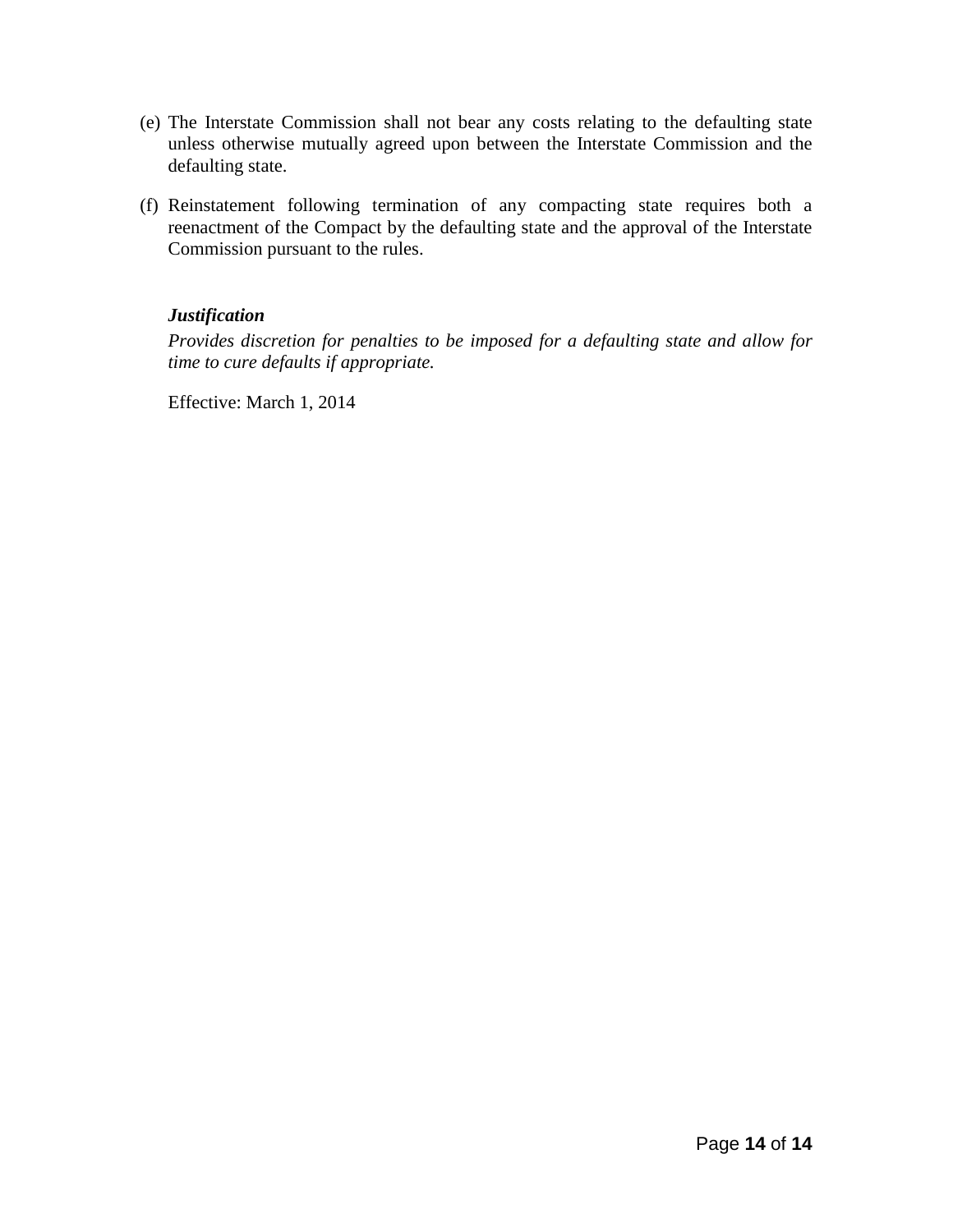### **Changes Made for Calendar/Business Days**

#### *Rule 1.101 Definitions*

**"Resident family"** means a parent, grandparent, aunt, uncle, adult child, adult sibling, spouse, legal guardian, or step-parent who--

(1) has resided in the receiving state for 180 calendar days or longer as of the date of the transfer request; and

- (2) indicates willingness and ability to assist the offender as specified in the plan of supervision.
- **"Temporary travel permit"** means, for the purposes of Rule 3.108 (b), the written permission granted to an offender, whose supervision has been designated a "victim-sensitive" matter, to travel outside the supervising state for more than 24 hours but no more than 31 calendar days. A temporary travel permit shall include a starting and ending date for travel.

#### *Rule 2.103 Dues formula*

- (a) The commission shall determine the formula to be used in calculating the annual assessments to be paid by states. Public notice of any proposed revision to the approved dues formula shall be given at least 30 calendar days prior to the Commission meeting at which the proposed revision will be considered.
- (b) The commission shall consider the population of the states and the volume of offender transfers between states in determining and adjusting the assessment formula.
- (c) The approved formula and resulting assessments for all member states shall be distributed by the commission to each member state annually.

#### (d)

(1) The dues formula is the—

 **(**Population of the state **divided by** Population of the United States**) plus (**Number of offenders sent from and received by a state **divided by** Total number of offenders sent from and received by all states**)** divided by 2.

(2) The resulting ratios derived from the dues formula in Rule 2.103 (d)(1) shall be used to rank the member states and to determine the appropriate level of dues to be paid by each state under a tiered dues structure approved and adjusted by the Commission at its discretion.

#### *Rule 2.109 Adoption of rules; amendment*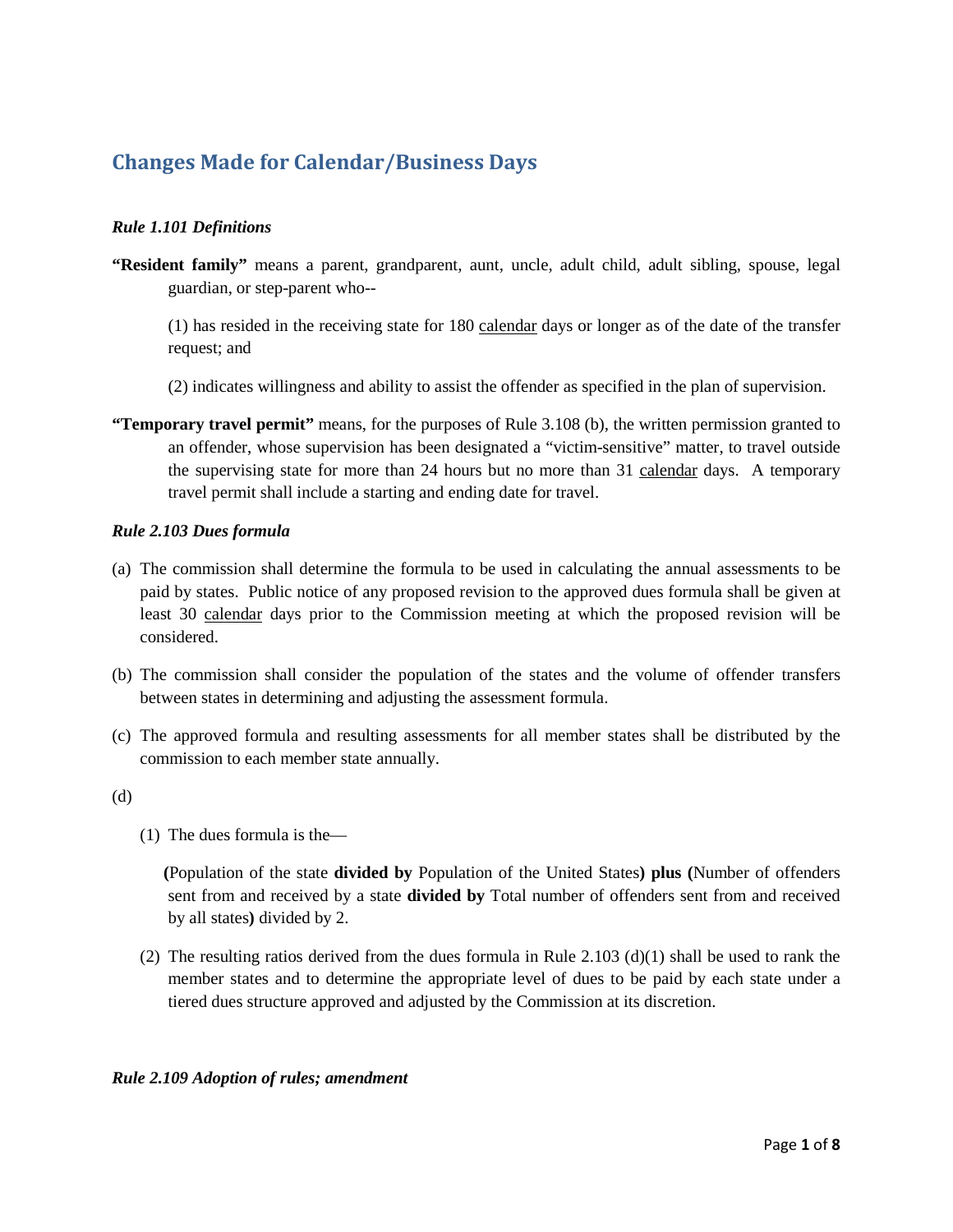Proposed new rules or amendments to the rules shall be adopted by majority vote of the members of the Interstate Commission in the following manner.

- (a) Proposed new rules and amendments to existing rules shall be submitted to the Interstate Commission office for referral to the Rules Committee in the following manner:
	- (1) Any Commissioner may submit a proposed rule or rule amendment for referral to the Rules Committee during the annual Commission meeting. This proposal would be made in the form of a motion and would have to be approved by a majority vote of a quorum of the Commission members present at the meeting.
	- (2) Standing ICAOS Committees may propose rules or rule amendments by a majority vote of that committee.
	- (3) ICAOS Regions may propose rules or rule amendments by a majority vote of members of that region.
- (b) The Rules Committee shall prepare a draft of all proposed rules and provide the draft to all Commissioners for review and comments. All written comments received by the Rules Committee on proposed rules shall be posted on the Commission's website upon receipt. Based on the comments made by the Commissioners the Rules Committee shall prepare a final draft of the proposed rule(s) or amendments for consideration by the Commission not later than the next annual meeting falling in an odd-numbered year.
- (c) Prior to the Commission voting on any proposed rule or amendment, the text of the proposed rule or amendment shall be published by the Rules Committee not later than 30 calendar days prior to the meeting at which vote on the rule is scheduled, on the official web site of the Interstate Commission and in any other official publication that may be designated by the Interstate Commission for the publication of its rules. In addition to the text of the proposed rule or amendment, the reason for the proposed rule shall be provided.
- (d) Each proposed rule or amendment shall state-
	- (1) The place, time, and date of the scheduled public hearing;
	- (2) The manner in which interested persons may submit notice to the Interstate Commission of their intention to attend the public hearing and any written comments; and
	- (3) The name, position, physical and electronic mail address, telephone, and telefax number of the person to whom interested persons may respond with notice of their attendance and written comments.
- (e) Every public hearing shall be conducted in a manner guaranteeing each person who wishes to comment a fair and reasonable opportunity to comment. No transcript of the public hearing is required, unless a written request for a transcript is made, in which case the person requesting the transcript shall pay for the transcript. A recording may be made in lieu of a transcript under the same terms and conditions as a transcript. This subsection shall not preclude the Interstate Commission from making a transcript or recording of the public hearing if it so chooses.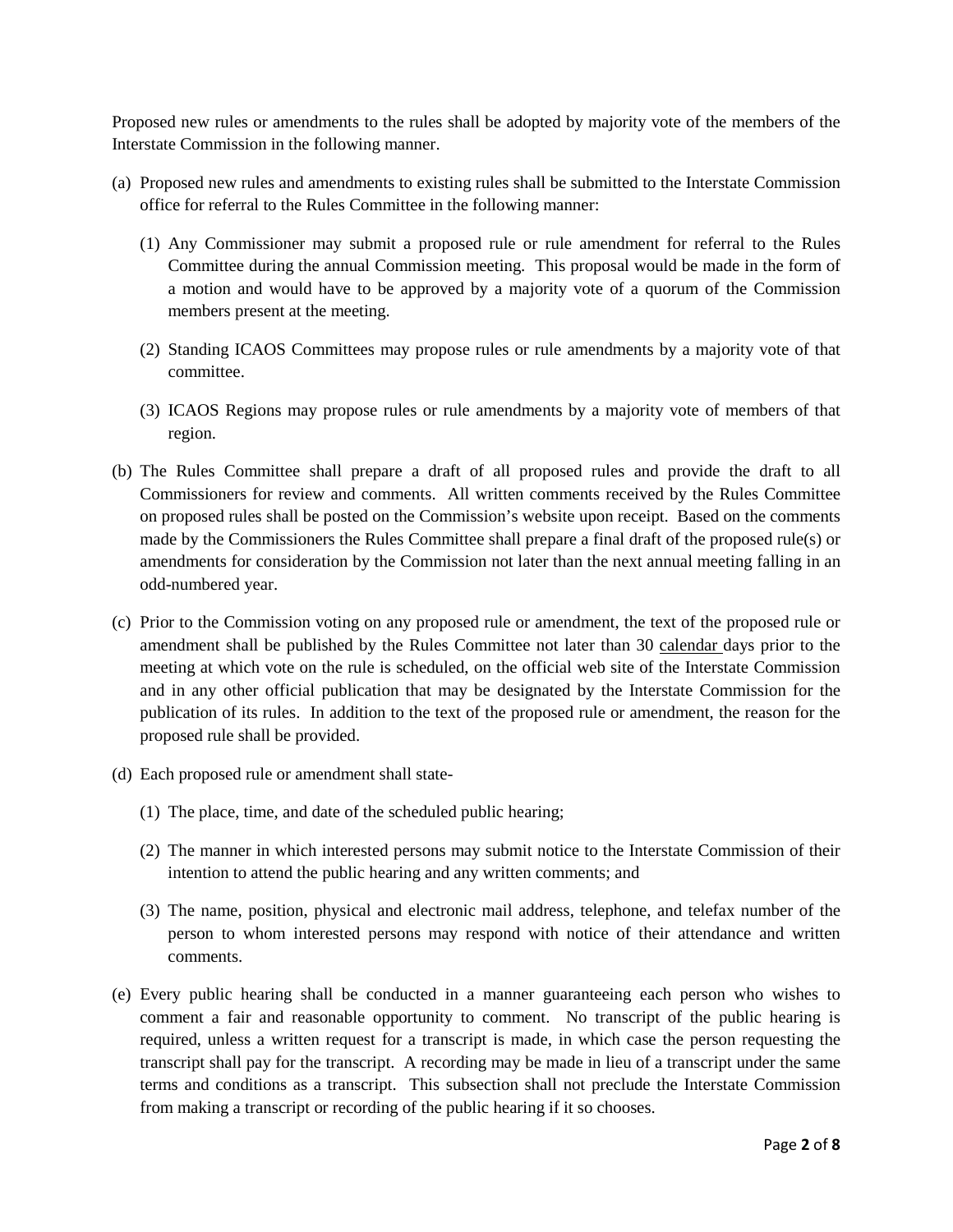- (f) Nothing in this section shall be construed as requiring a separate public hearing on each rule. Rules may be grouped for the convenience of the Interstate Commission at public hearings required by this section.
- (g) Following the scheduled public hearing date, the Interstate Commission shall consider all written and oral comments received.
- (h) The Interstate Commission shall, by majority vote of the commissioners, take final action on the proposed rule or amendment by a vote of yes/no. The Commission shall determine the effective date of the rule, if any, based on the rulemaking record and the full text of the rule.
- (i) Not later than 60 calendar days after a rule is adopted, any interested person may file a petition for judicial review of the rule in the United States District Court of the District of Columbia or in the federal district court where the Interstate Commission's principal office is located. If the court finds that the Interstate Commission's action is not supported by substantial evidence, as defined in the federal Administrative Procedures Act, in the rulemaking record, the court shall hold the rule unlawful and set it aside. In the event that a petition for judicial review of a rule is filed against the Interstate Commission by a state, the prevailing party shall be awarded all costs of such litigation, including reasonable attorneys' fees.
- (j) Upon determination that an emergency exists, the Interstate Commission may promulgate an emergency rule that shall become effective immediately upon adoption, provided that the usual rulemaking procedures provided in the compact and in this section shall be retroactively applied to the rule as soon as reasonably possible, in no event later than 90 calendar days after the effective date of the rule. An emergency rule is one that must be made effective immediately in order to-
	- (1) Meet an imminent threat to public health, safety, or welfare;
	- (2) Prevent a loss of federal or state funds;
	- (3) Meet a deadline for the promulgation of an administrative rule that is established by federal law or rule; or
	- (4) Protect human health and the environment.
- (k) The Chair of the Rules Committee may direct revisions to a rule or amendment adopted by the Commission, for purposes of correcting typographical errors, errors in format or grammatical errors. Public notice of any revisions shall be posted on the official web site of the Interstate Commission and in any other official publication that may be designated by the Interstate Commission for the publication of its rules. For a period of 30 calendar days after posting, the revision is subject to challenge by any commissioner. The revision may be challenged only on grounds that the revision results in a material change to a rule. A challenge shall be made in writing, and delivered to the Executive Director of the Commission, prior to the end of the notice period. If no challenge is made, the revision will take effect without further action. If the revision is challenged, the revision may not take effect without approval of the commission.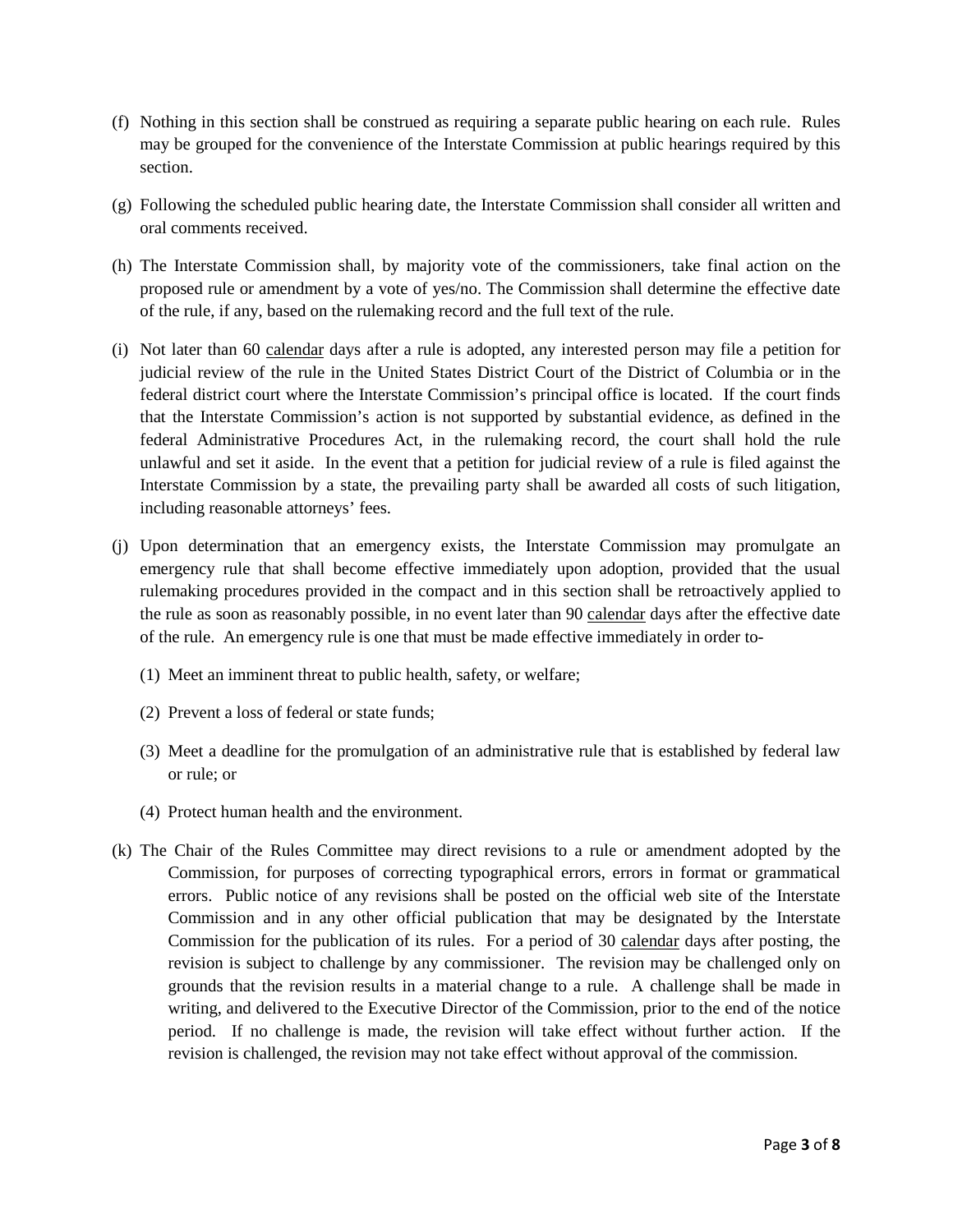#### *Rule 2.110 Transfer of offenders under this compact*

- (a) No state shall permit an offender who is eligible for transfer under this compact to relocate to another state except as provided by the Compact and these rules.
- (b) An offender who is not eligible for transfer under this Compact is not subject to these rules and remains subject to the laws and regulations of the state responsible for the offender's supervision.
- (c) Upon violation of section (a), the sending state shall direct the offender to return to the sending state within 15 calendar business days of receiving such notice. If the offender does not return to the sending state as ordered, the sending state shall issue a warrant that is effective in all compact member states, without limitation as to specific geographic area, no later than 10 calendar business days following the offender's failure to appear in the sending state.

#### *Rule 3.101 Mandatory transfer of supervision*

At the discretion of the sending state, an offender shall be eligible for transfer of supervision to a receiving state under the compact, and the receiving state shall accept transfer, if the offender:

- (a) has more than 90 calendar days or an indefinite period of supervision remaining at the time the sending state transmits the transfer request; and
- (b) has a valid plan of supervision; and
- (c) is in substantial compliance with the terms of supervision in the sending state; and
- (d) is a resident of the receiving state; or
- (e)
- (1) has resident family in the receiving state who have indicated a willingness and ability to assist as specified in the plan of supervision; and
- (2) can obtain employment in the receiving state or has means of support.

#### *Rule 3.103 Reporting instructions; offender living in the receiving state at the time of sentencing*

(a)

- (1) A reporting instructions request for an offender who was living in the receiving state at the time of sentencing shall be submitted by the sending state within  $7$  calendar business days of the sentencing date or release from incarceration to probation supervision. The sending state may grant a 7 day travel permit to an offender who was living in the receiving state at the time of sentencing. Prior to granting a travel permit to an offender, the sending state shall verify that the offender is living in the receiving state.
- (2) The receiving state shall issue reporting instructions no later than 2 business days following receipt of such a request from the sending state.
- (3) The sending state shall ensure that the offender sign all forms requiring the offender's signature under Rule 3.107 prior to granting a travel permit to the offender. Upon request from the receiving state the sending state shall transmit all signed forms within 5 business days.
- (4) The sending state shall transmit a departure notice to the receiving state per Rule 4.105.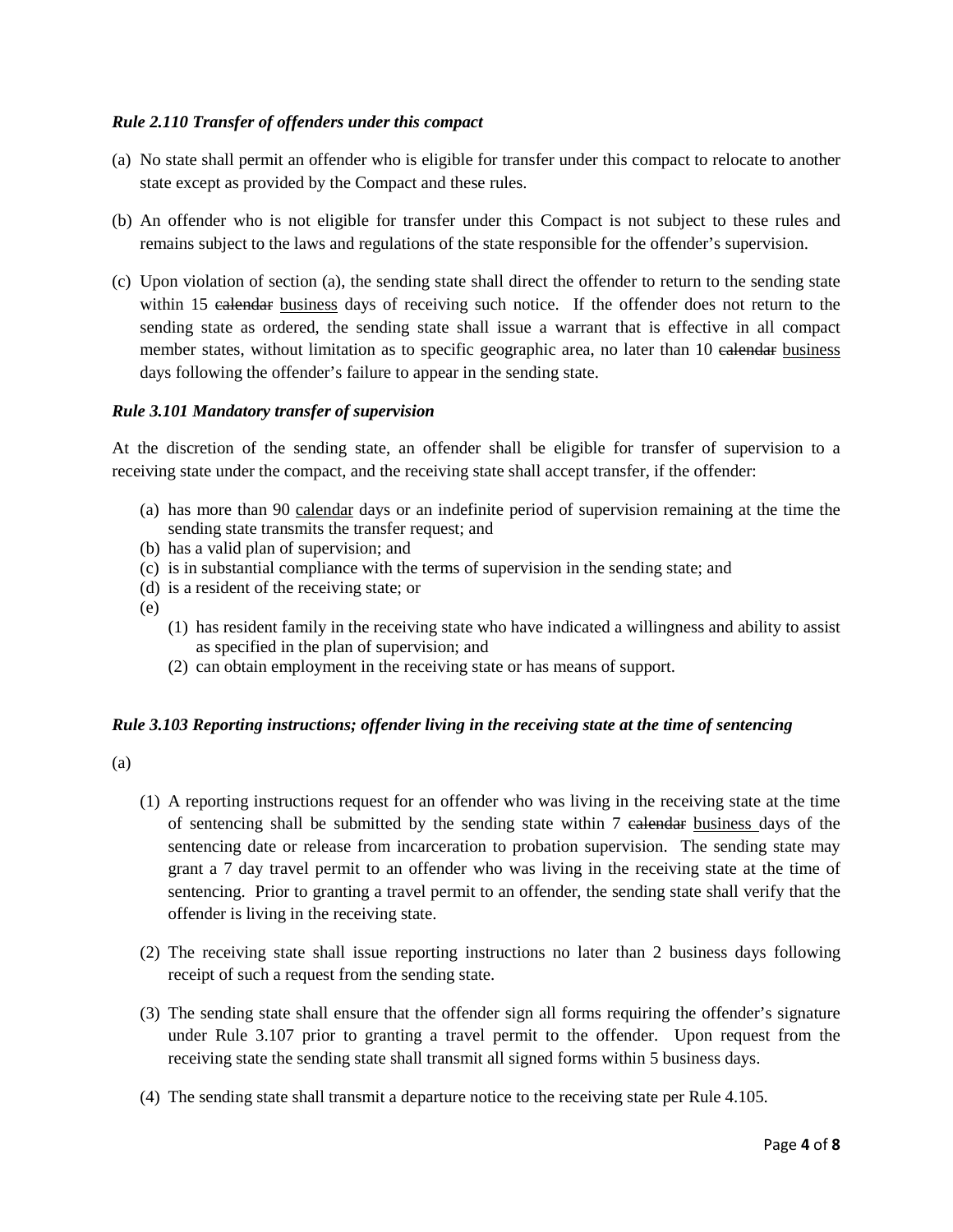- (5) This section is applicable to offenders incarcerated for 6 months or less and released to probation supervision.
- (b) The sending state retains supervisory responsibility until the offender's arrival in the receiving state.
- (c) A receiving state shall assume responsibility for supervision of an offender who is granted reporting instructions upon the offender's arrival in the receiving state. The receiving state shall submit an arrival notice to the sending state per Rule 4.105.
- (d) A sending state shall transmit a completed transfer request for an offender granted reporting instructions no later than 15 calendar business days following the granting to the offender of the reporting instructions.
- (e)
- (1) If the receiving state rejects the transfer request for an offender granted reporting instructions, or if the sending state fails to send a completed transfer request by the 15th ealendar business day following the granting of reporting instructions, the sending state shall, upon receiving notice of rejection or upon failure to timely send a required transfer request, direct the offender to return to the sending state within 15 calendar business days of receiving notice of rejection or failure to send a transfer request. The receiving state retains authority to supervise the offender until the offender's directed departure date from the receiving state or issuance of the sending state's warrant.
- (2) If the offender does not return to the sending state, as ordered, the sending state shall initiate the retaking of the offender by issuing a warrant that is effective in all states without limitation as to specific geographic area, no later than 10 calendar business days following the offender's failure to appear in the sending state.

### *Rule 3.104 Time allowed for investigation by receiving state*

(a) A receiving state shall complete investigation and respond to a sending state's request for an offender's transfer of supervision no later than the 45th calendar day following receipt of a completed transfer request in the receiving state's compact office.

(b) If a receiving state determines that an offender transfer request is incomplete, the receiving state shall notify the sending state by rejecting the transfer request with the specific reason(s) for the rejection. If the offender is in the receiving state with reporting instructions, those instructions shall remain in effect provided that the sending state submits a completed transfer request within 15 calendar business days following the rejection.

#### *Rule 3.105 Pre-release transfer request*

(a) A sending state may submit a completed request for transfer of supervision no earlier than 120 calendar days prior to an offender's planned release from a correctional facility.

(b) If a pre-release transfer request has been submitted, a sending state shall notify a receiving state: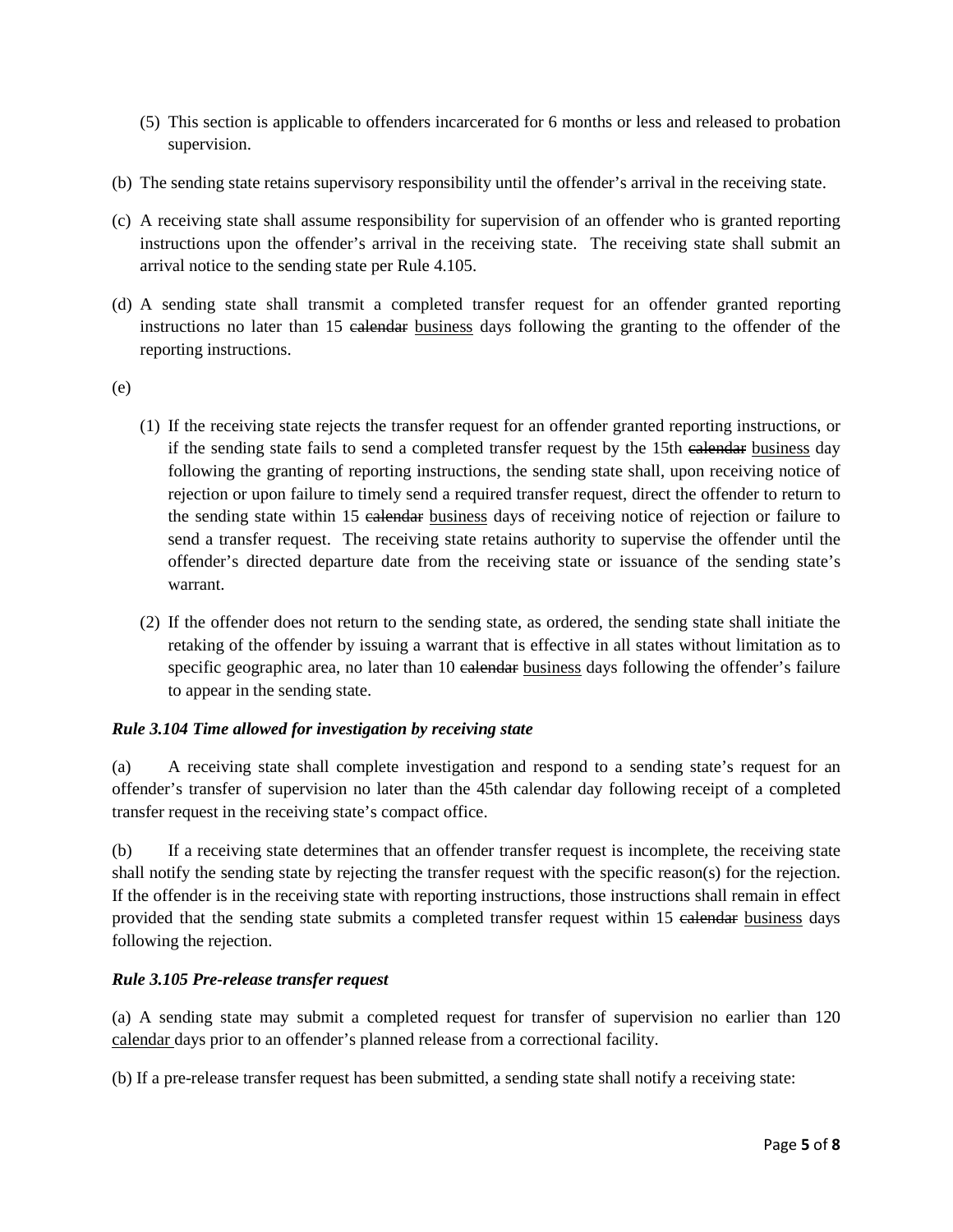- (1) if the planned release date changes; or
- (2) if recommendation for release of the offender has been withdrawn or denied.
- (c) A receiving state may withdraw its acceptance of the transfer request if the

offender does not report to the receiving state by the 5th ealendar business day following

the offender's intended date of departure and shall provide immediate notice of such withdrawal to the sending state.

#### *Rule 3.106 Request for expedited reporting instructions*

(a)

(1) A sending state may request that a receiving state agree to expedited reporting instructions for an offender if the sending state believes that emergency circumstances exist and the receiving state agrees with that determination. If the receiving state does not agree with that determination, the offender shall not proceed to the receiving state until an acceptance is received under Rule 3.104- 1.

(2)

- (A) A receiving state shall provide a response for expedited reporting instructions to the sending state no later than 2 business days following receipt of such a request. The sending state shall transmit a departure notice to the receiving state upon the offender's departure.
- (B) The sending state shall ensure that the offender signs all forms requiring the offender's signature under Rule 3.107 prior to granting reporting instructions to the offender. Upon request from the receiving state the sending state shall transmit all signed forms within 5 business days.
- (b) A receiving state shall assume responsibility for supervision of an offender who is granted reporting instructions during the investigation of the offender's plan of supervision upon the offender's arrival in the receiving state. The receiving state shall submit an arrival notice to the sending state per Rule 4.105.
- (c) A sending state shall transmit a completed transfer request for an offender granted reporting instructions no later than the 7th ealendar business day following the granting to the offender of the reporting instructions.

(d)

(1) If the receiving state rejects the transfer request for an offender granted reporting instructions, or if the sending state fails to send a completed transfer request by the 7th calendar business day following the granting of reporting instructions, the sending state shall, upon receiving notice of rejection or upon failure to timely send a required transfer request, direct the offender to return to the sending state within 15 calendar business days of receiving notice of rejection or failure to send a transfer request. The receiving state retains authority to supervise the offender until the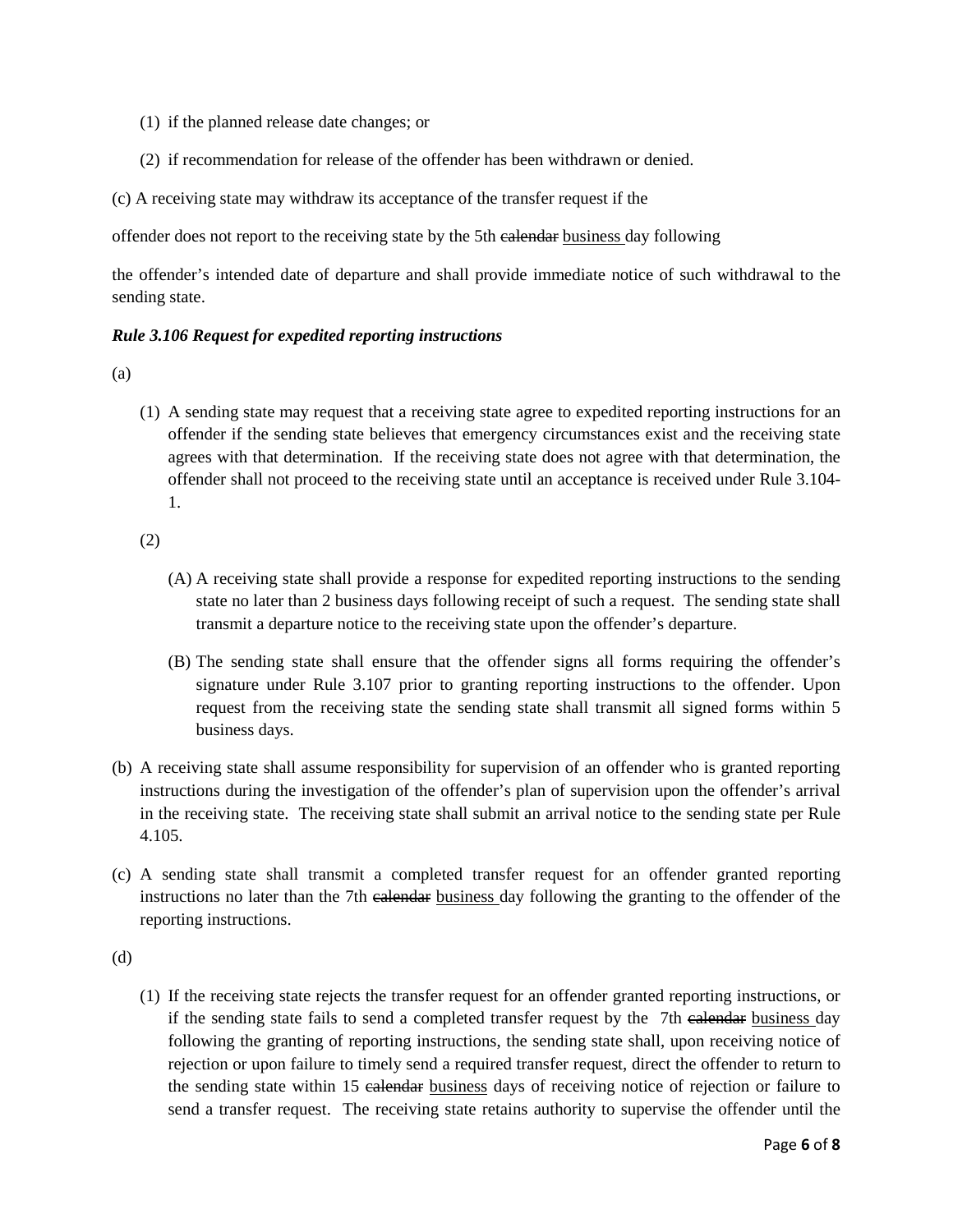offender's directed departure date from the receiving state or issuance of the sending state's warrant.

(2) If the offender does not return to the sending state as ordered, the sending state shall initiate the retaking of the offender by issuing a warrant that is effective in all states without limitation as to specific geographic area, no later than 10 calendar business days following the offender's failure to appear in the sending state.

#### *Rule 4.112 Closing of supervision by the receiving state*

- (a) The receiving state may close its supervision of an offender and cease supervision upon-
	- (1) The date of discharge indicated for the offender at the time of application for supervision unless informed of an earlier or later date by the sending state;
	- (2) Notification to the sending state of the absconding of the offender from supervision in the receiving state;
	- (3) Notification to the sending state that the offender has been sentenced to incarceration for 180 calendar days or longer, including judgment and sentencing documents and information about the offender's location;
	- (4) Notification of death; or
	- (5) Return to sending state.
- (b) A receiving state shall not terminate its supervision of an offender while the sending state is in the process of retaking the offender under Rule 5.101.
- (c) At the time a receiving state closes supervision, a case closure notice shall be provided to the sending state which shall include last known address and employment.
- (d) The sending state shall submit the case closure notice reply to the receiving state within 10 business days of receipt.

#### *Rule 6.103 Enforcement actions against a defaulting state*

(a) If the Interstate Commission determines that any state has at any time defaulted ("defaulting state") in the performance of any of its obligations or responsibilities under this Compact, the by-laws or any duly promulgated rules the Interstate Commission may impose any or all of the following penalties-

(1) Fines, fees and costs in such amounts as are deemed to be reasonable as fixed by the Interstate Commission;

- (2) Remedial training and technical assistance as directed by the Interstate Commission;
- (3) Suspension and termination of membership in the compact. Suspension shall be imposed only after all other reasonable means of securing compliance under the by-laws and rules have been exhausted. Immediate notice of suspension shall be given by the Interstate Commission to